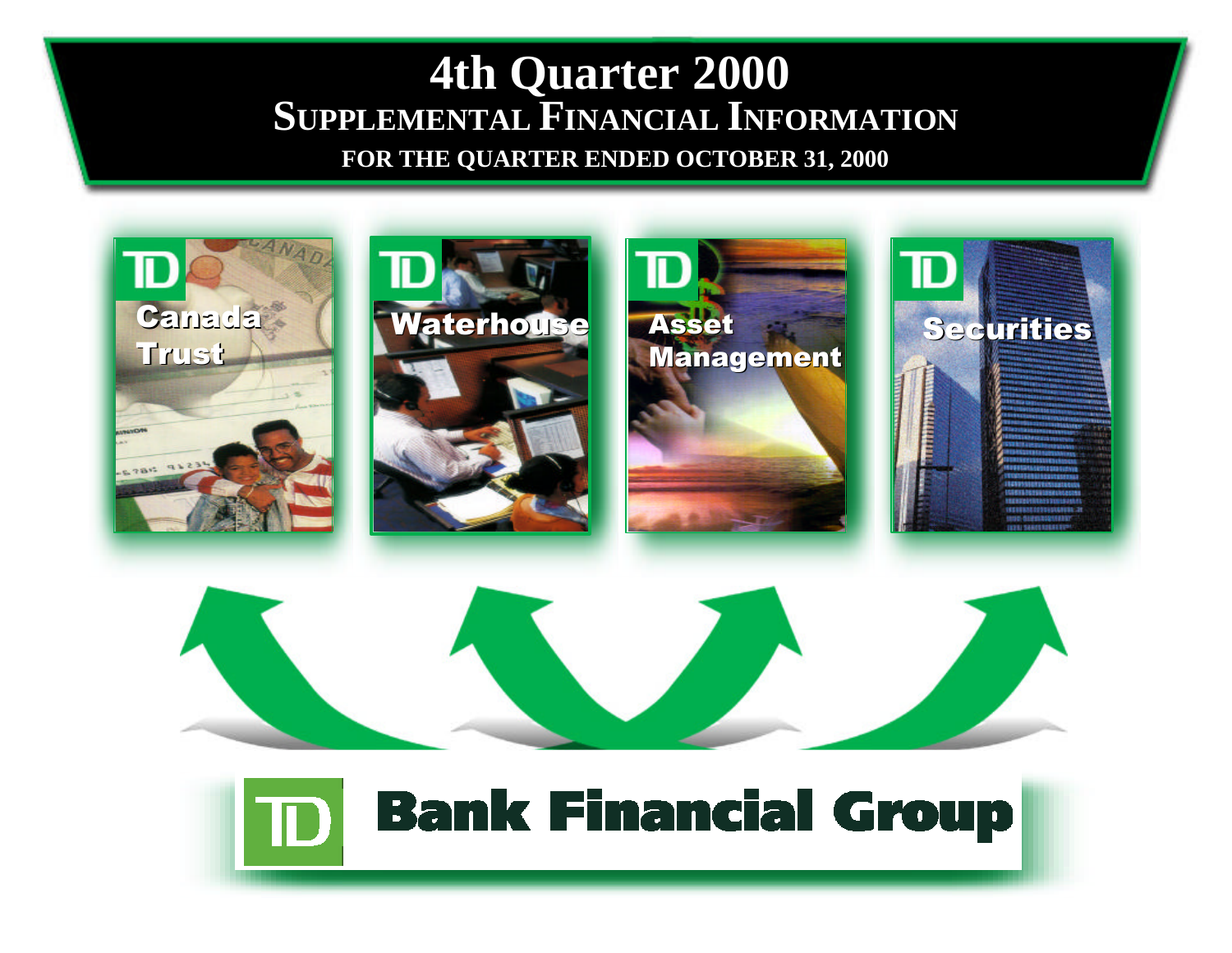

<span id="page-1-0"></span>

|                                              |                | For the Quarter Ended October 31, 2000<br><b>Index</b>                            |      |
|----------------------------------------------|----------------|-----------------------------------------------------------------------------------|------|
|                                              | Page           |                                                                                   | Page |
| <b>Highlights</b>                            | 1              | <b>Trading Related Income (TEB)</b>                                               | 11   |
| <b>Shareholder Value</b>                     | $\mathbf{2}$   | <b>Non-Interest Expenses</b>                                                      | 12   |
| <b>Net Income</b>                            | 3              | <b>Securities Surplus (Deficit) Over Book</b>                                     | 13   |
| <b>Net Income by Major Business Segment:</b> |                | <b>Intangibles and Goodwill</b>                                                   | 13   |
| - Total Bank                                 | 4              | <b>Restructuring Costs</b>                                                        | 13   |
| - TD Canada Trust                            | 5              | Analysis of Change in Shareholders' Equity and<br><b>Non-Controlling Interest</b> | 14   |
| - TD Waterhouse                              | 6              | <b>Risk-Weighted Assets</b>                                                       | 15   |
| - TD Asset Management                        | $\overline{7}$ | <b>Capital</b>                                                                    | 15   |
| - TD Securities                              | 8              | <b>Derivatives</b>                                                                | 16   |
| <b>Balance Sheet</b>                         | 9              | <b>Interest Rate Sensitivity</b>                                                  | 17   |
| <b>Assets Under Administration and</b>       |                |                                                                                   |      |
| <b>Assets Under Management</b>               | 9              | <b>Asset Securitization</b>                                                       | 17   |
| <b>Net Interest Income and Margin</b>        | 10             | <b>Impaired Loans by Business Line and</b><br><b>General Allowances</b>           | 18   |
| <b>Other Income</b>                          | 11             |                                                                                   |      |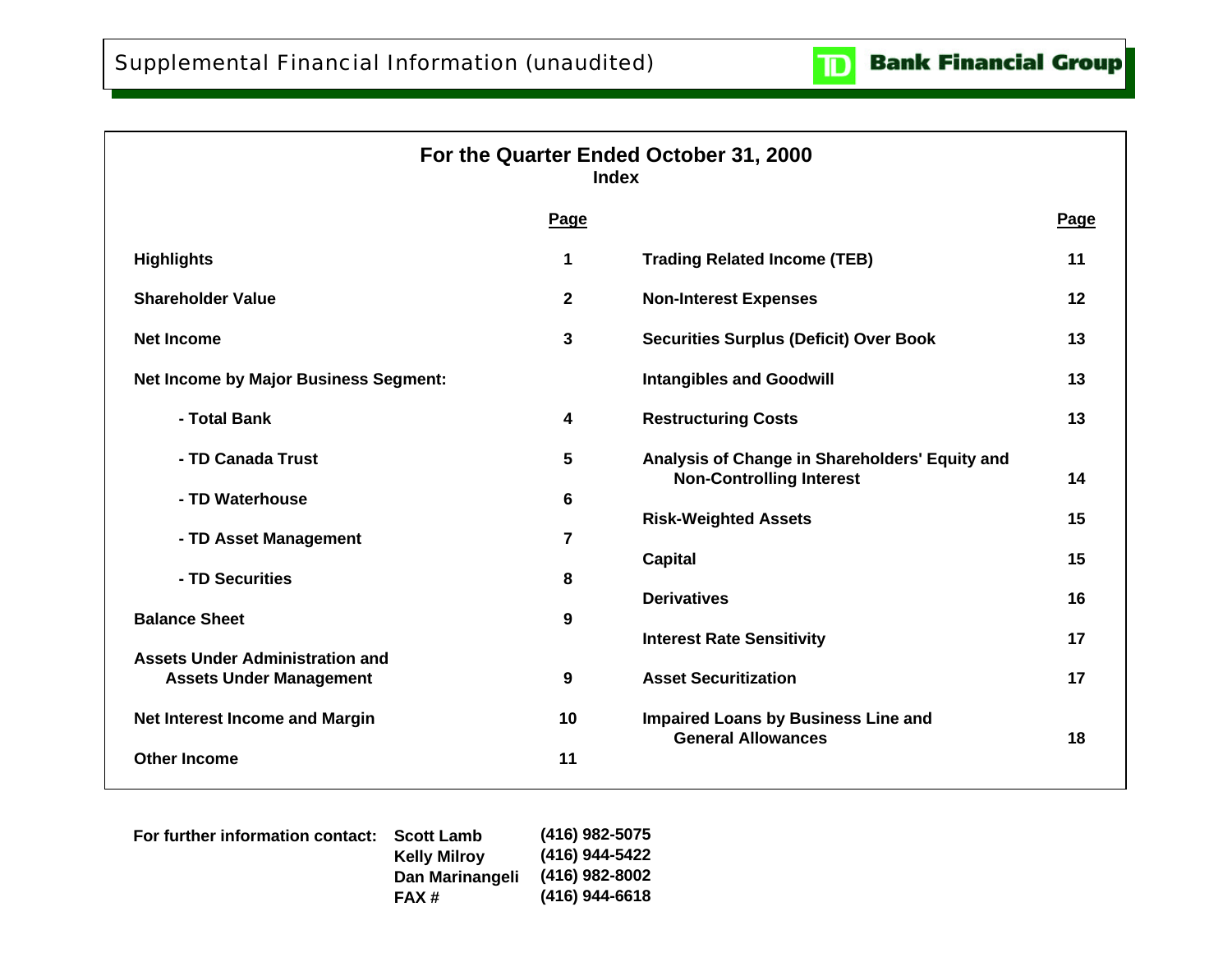### <span id="page-2-0"></span>Highlights

|                                                                    | <b>LINE</b>    | 1998<br>1999   |                |                |                |                          |                |                | 2000       |             | Q4 % change | <b>Full Year</b> |                 |
|--------------------------------------------------------------------|----------------|----------------|----------------|----------------|----------------|--------------------------|----------------|----------------|------------|-------------|-------------|------------------|-----------------|
| <b>FOR THE PERIOD ENDED</b>                                        | #              | Q <sub>4</sub> | Q <sub>1</sub> | Q <sub>2</sub> | Q <sub>3</sub> | Q4                       | Q <sub>1</sub> | Q <sub>2</sub> | Q3         | Q4          | vs Q4 99    | 1999             | 2000            |
| Results of operations (\$ millions)                                |                |                |                |                |                |                          |                |                |            |             |             |                  |                 |
| Net income - cash basis - excluding special items*                 |                | \$<br>244      | 323<br>\$      | 358            | 402<br>\$.     | 389<br>\$                | \$<br>458      | 537<br>\$.     | \$.<br>511 | 512<br>\$   | 32 %        | \$1,472          | \$2,018         |
| Net interest income (TEB)                                          | $\overline{2}$ | 774            | 838            | 752            | 779            | 804                      | 818            | 994            | 959        | 1,033       | 28          | 3.173            | 3,804           |
| Total revenue (TEB) excluding special gains                        | 3              | 1.431          | 1,775          | 1,796          | 1,844          | 1,850                    | 2,097          | 2,837          | 2,591      | 2,679       | 45          | 7.265            | 10,204          |
| Per common share                                                   |                |                |                |                |                |                          |                |                |            |             |             |                  |                 |
| Net income - cash basis - excluding special items*                 | 4              | .39<br>\$      | \$<br>.53      | \$<br>.58      | \$<br>.66      | \$<br>.62                | \$<br>.72      | \$<br>.84      | \$<br>.80  | .80<br>\$   | 29 %        | \$2.39           | \$3.16          |
| Financial position (\$ billions)                                   |                |                |                |                |                |                          |                |                |            |             |             |                  |                 |
| <b>Total assets</b>                                                | 5              | \$181.8        | \$213.5        | \$208.0        | \$222.5        | \$214.4                  | \$233.9        | \$270.1        | \$272.7    | \$264.8     | 24 %        | \$214.4          | \$264.8         |
| Total common equity                                                | 6              | 7.7            | 7.8            | 7.9            | 9.4            | 10.7                     | 11.0           | 10.9           | 11.0       | 11.1        | 4           | 10.7             | 11.1            |
| Other (\$ millions)                                                |                |                |                |                |                |                          |                |                |            |             |             |                  |                 |
| Net interest margin (TEB)                                          | $\overline{7}$ | 1.72%          | 1.84 %         | 1.70%          | 1.63%          | 1.66%                    | 1.62%          | 1.61%          | 1.55 %     | 1.72%       | $.06$ pts   | 1.70%            | 1.63%           |
| Net impaired loans                                                 | 8              | \$<br>(259)    | \$<br>(431)    | (427)<br>\$    | \$<br>(411)    | (257)<br>\$              | \$<br>(104)    | \$<br>(174)    | (56)<br>\$ | (159)<br>\$ | 38 %        | \$<br>(257)      | (159)<br>\$     |
| Net impaired loans as a % of net loans**                           | 9              | (.3)%          | (.4)%          | (.4)%          | (.4)%          | (.3)%                    | (.1)%          | (.1)%          | $-$ %      | (.1)%       | .2 pts      | (.3)%            | (.1)%           |
| PCL as a % of net average loans**                                  | 10             | .25            | .71            | .31            | .10            | $\overline{\phantom{a}}$ | .30            | .41            | .41        | .42         | .42         | .28              | .39             |
| PCL excluding special charge as a % of net average loans**         | 11             | .25            | .30            | .31            | .10            | $\sim$                   | .30            | .41            | .41        | .42         | .42         | .18              | .39             |
| Securities - surplus over book                                     | 12             | \$<br>477      | 900<br>\$      | \$1,534        | \$1,239        | \$<br>394                | 332<br>\$      | 432            | 530<br>\$  | 796<br>S    | 100 %       | \$<br>394        | 796<br>\$       |
| Tier 1 capital ratio                                               | 13             | 7.2%           | 7.0%           | 7.0%           | 8.7%           | 10.1%                    | 10.2%          | 7.2%           | 7.3%       | 7.2%        | $(2.9)$ pts | 10.1%            | 7.2%            |
| Total capital ratio                                                | 14             | 11.0           | 10.6           | 10.6           | 12.1           | 13.3                     | 13.2           | 10.2           | 10.7       | 10.8        | (2.5)       | 13.3             | 10.8            |
| Efficiency ratio-excluding non-cash charges*** and one time items* | 15             | 70.6           | 61.7           | 62.7           | 61.4           | 64.4                     | 58.8           | 62.5           | 62.6       | 62.6        | (1.8)       | 62.6             | 61.8            |
| Number of full-time equivalent staff at period end                 | 16             | 29,236         | 29,394         | 30,186         | 30,898         | 30,636                   | 31.829         | 45,930         | 45,919     | 44.798      | 46 %        | 30.636           | 44,798          |
| Number of retail bank and brokerage outlets                        | 17             | 1,185          | 1.188          | 1,177          | 1,173          | 1,187                    | 1,206          | 1,642          | 1,639      | 1,651       | 39          | 1,187            | 1,651           |
| Rating of senior debt: Moody's                                     | 18             | Aa3            | Aa3            | Aa3            | Aa3            | Aa3                      | Aa3            | Aa3            | Aa3        | Aa3         | n/a         | Aa3              | Aa <sub>3</sub> |
| Standard and Poor's                                                | 19             | AA             | AA             | AA-            | AA-            | AA-                      | AA-            | AA-            | AA-        | AA-         | n/a         | AA-              | AA-             |

\* Excludes gain on sale of TD Waterhouse Group Inc. and Knight/Trimark in 1999, and restructuring costs in Q2, 2000.

\*\* Includes customers' liability under acceptances.

\*\*\* Goodwill and identified intangible amortization resulting from business combinations.

The per share figures have been adjusted to reflect the one-for-one stock dividend paid on July 31,1999.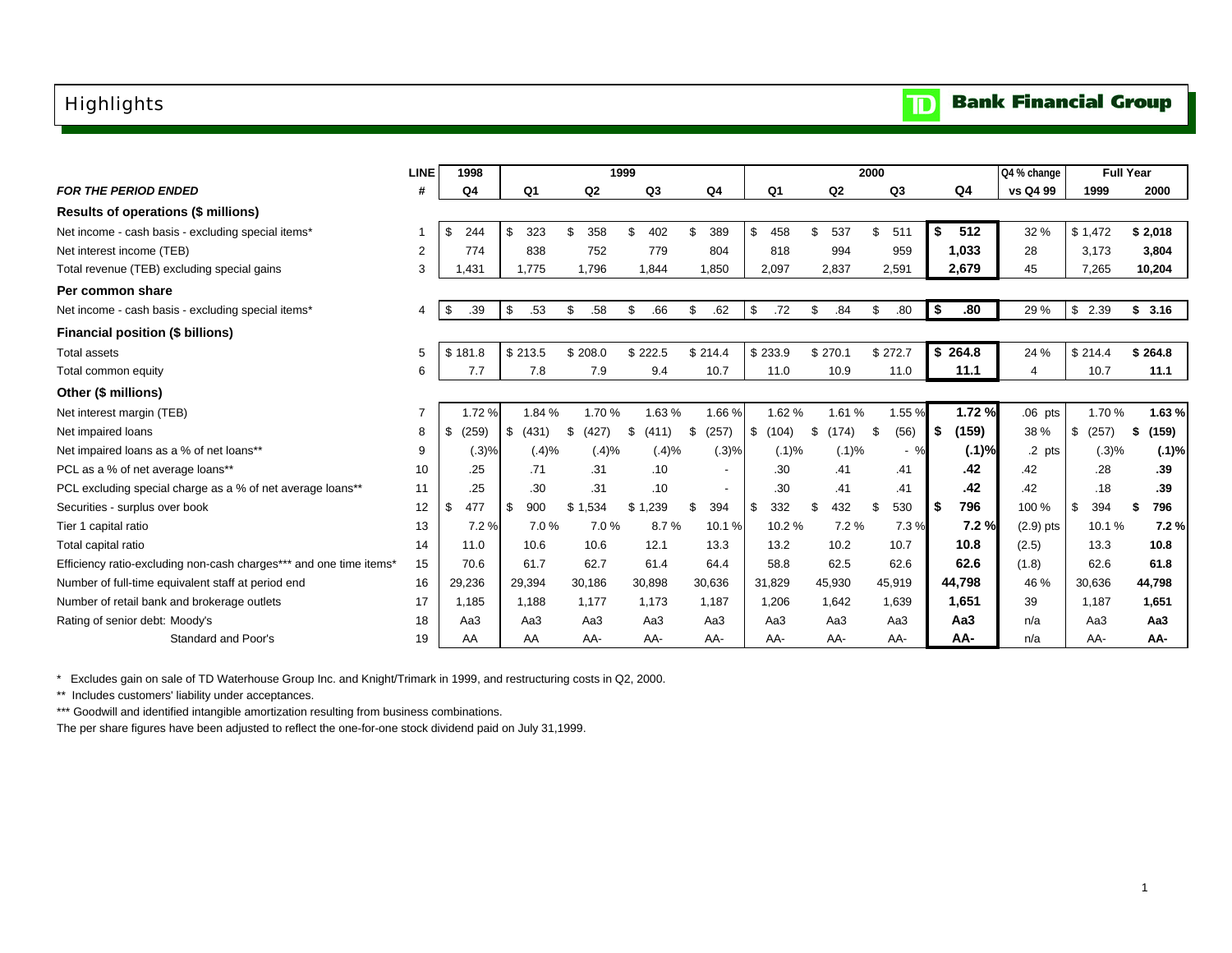#### <span id="page-3-0"></span>Shareholder Value

## **TD** Bank Financial Group

|                                                                         | <b>LINE</b><br>1998<br>1999 |           |           |                |             |            |          |                | 2000     |          | Q4 % change  |             | <b>Full Year</b> |
|-------------------------------------------------------------------------|-----------------------------|-----------|-----------|----------------|-------------|------------|----------|----------------|----------|----------|--------------|-------------|------------------|
| <b>FOR THE PERIOD ENDED</b>                                             |                             | Q4        | Q1        | Q <sub>2</sub> | Q3          | Q4         | Q1       | Q <sub>2</sub> | Q3       | Q4       | vs Q4 99     | 1999        | 2000             |
| Per common share                                                        |                             |           |           |                |             |            |          |                |          |          |              |             |                  |
| Net income - cash basis - excluding restructuring costs                 |                             | .39<br>s. | .53<br>\$ | .58            | 2.48        | 1.39<br>\$ | .72      | .84            | .80      | .80      | (42)%        | 4.98<br>\$  | 3.16             |
| Net income - cash basis - excluding all special items*                  | 2                           | .39       | .53       | .58            | .66         | .62        | .72      | .84            | .80      | .80      | 29           | 2.39        | 3.16             |
| <b>Dividends</b>                                                        | 3                           | .17       | .17       | .17            | .19         | .19        | .21      | .21            | .25      | .25      | 32           | .72         | .92              |
| Book value                                                              | 4                           | 12.94     | 13.13     | 13.26          | 15.77       | 17.25      | 17.69    | 17.49          | 17.65    | 17.83    | 3            | 17.25       | 17.83            |
| Closing market price                                                    | 5                           | 22.95     | 31.50     | 38.93          | 29.80       | 33.75      | 36.25    | 34.25          | 35.35    | 41.95    | 24           | 33.75       | 41.95            |
| <b>Financial ratios and statistics</b>                                  |                             |           |           |                |             |            |          |                |          |          |              |             |                  |
| ROE - cash basis on total common equity - excluding restructuring costs | 6                           | 12.2 %    | 16.0%     | 18.2%          | 68.4%       | 33.5%      | 16.4 %   | 19.5%          | 18.1%    | 18.0%    | $(15.5)$ pts | 34.8%       | 18.0%            |
| ROE - cash basis on total common equity - excluding all special items*  | $\overline{7}$              | 12.2      | 16.0      | 18.2           | 18.2        | 14.9       | 16.4     | 19.5           | 18.1     | 18.0     | 3.1          | 16.7        | 18.0             |
| Average common equity (MM)                                              | 8                           | \$7,548   | \$7,721   | 7,821<br>\$    | \$<br>8,551 | \$10,046   | \$10,805 | \$10,940       | \$10,898 | \$10,976 | 9%           | 8,576<br>\$ | \$10.894         |
| Return on assets - cash basis - excluding special items*                | 9                           | .46 %     | .60%      | .70%           | .74%        | .71%       | .80%     | .75 %          | .71%     | .74%     | $.03$ pts    | .69%        | .75%             |
| Return on risk-weighted assets - cash basis - excluding special items*  | 10                          | .93       | 1.19      | 1.32           | 1.44        | 1.41       | 1.65     | 1.84           | 1.61     | 1.58     | .17          | 1.35        | 1.67             |
| Dividend yield (1)                                                      | 11                          | 2.7       | 2.5       | 1.8            | 2.0         | 2.3        | 2.0      | 2.2            | 2.4      | 2.2      | (.1)         | 2.1         | 2.3              |
| Common dividend payout ratio - cash basis - excluding special items*    | 12                          | 43.5      | 32.4      | 29.1           | 28.8        | 31.1       | 29.2     | 25.0           | 31.3     | 31.5     | $\cdot$      | 30.3        | 29.2             |
| Closing market price to book value                                      | 13                          | 1.77      | 2.40      | 2.94           | 1.89        | 1.96       | 2.05     | 1.96           | 2.00     | 2.35     | 20 %         | 1.96        | 2.35             |
| Price earnings ratio (2) - cash basis - excluding special items*        | 14                          | 12.0      | 16.4      | 19.7           | 13.8        | 14.1       | 14.0     | 12.1           | 11.9     | 13.3     | $(.8)$ pts   | 14.1        | 13.3             |
| Total market return on common shareholders' investment (3)              | 15                          | (8.6)%    | 20.0%     | 21.3%          | 2.3%        | 50.2%      | 17.5%    | $(10.0)\%$     | 21.5%    | 27.0%    | (23.2)       | 50.2%       | 27.0%            |
| Number of common shares outstanding (MM)                                | 16                          | 594.2     | 594.4     | 594.5          | 594.6       | 620.3      | 621.5    | 621.7          | 622.0    | 622.6    | $-$ %        | 620.3       | 622.6            |
| Average number of common shares outstanding (MM)                        | 17                          | 594.2     | 594.4     | 594.4          | 594.5       | 613.9      | 620.6    | 621.6          | 621.8    | 622.3    |              | 599.3       | 621.6            |

(1) dividends per common share for trailing 4 quarters divided by average of high and low common share prices for the period

(2) closing common share price divided by net income per common share for trailing 4 quarters

(3) the change in market price plus dividends paid in trailing 4 quarters as a percentage of the prior year's closing market price per common share

The per share figures have been adjusted to reflect the one-for-one stock dividend paid on July 31, 1999.

\*Excludes gain on sale of TD Waterhouse Group Inc. and Knight/Trimark in 1999, and restructuring costs in Q2, 2000.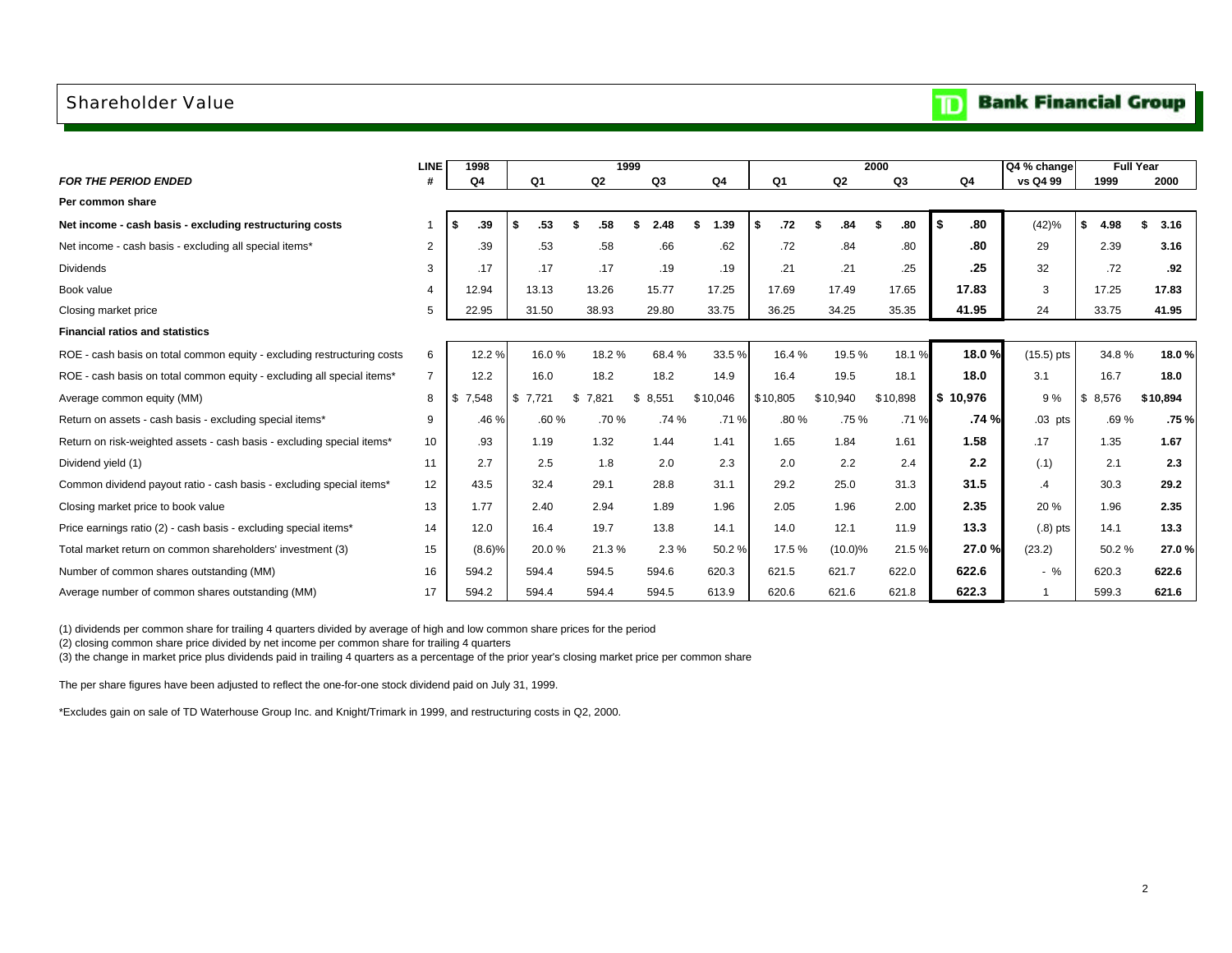#### <span id="page-4-0"></span>Net Income

|  |  | <b>TD</b> Bank Financial Group |  |
|--|--|--------------------------------|--|
|--|--|--------------------------------|--|

| (\$MILLIONS)                                                         | <b>LINE</b>    | 1998       |                                   |                | 1999           |              |                 |                 | 2000           |             | Q4 % change              | <b>Full Year</b> |            |
|----------------------------------------------------------------------|----------------|------------|-----------------------------------|----------------|----------------|--------------|-----------------|-----------------|----------------|-------------|--------------------------|------------------|------------|
| <b>FOR THE PERIOD ENDED</b>                                          | #              | Q4         | Q1                                | Q <sub>2</sub> | Q3             | Q4           | Q1              | Q2              | Q3             | Q4          | vs Q4 99                 | 1999             | 2000       |
|                                                                      |                |            |                                   |                |                |              |                 |                 |                |             |                          |                  |            |
| Interest income (TEB)                                                | 1              | \$2,875    | \$2,738                           | \$2,701        | \$2,779        | \$2,848      | \$2,731         | \$3,584         | \$3,716        | \$<br>3,843 | 35 %                     | \$11,066         | \$13,874   |
| Interest expense                                                     | $\mathbf{2}$   | 2,101      | 1,900                             | 1,949          | 2,000          | 2,044        | 1,913           | 2,590           | 2,757          | 2,810       | 37                       | 7,893            | 10,070     |
| Net interest income (TEB)                                            | 3              | 774        | 838                               | 752            | 779            | 804          | 818             | 994             | 959            | 1,033       | 28                       | 3,173            | 3,804      |
| Provision for credit losses                                          | 4              | 62         | 175                               | 75             | 25             |              | 75              | 135             | 135            | 135         | $\overline{\phantom{a}}$ | 275              | 480        |
| Net interest income after credit loss provision                      | 5              | 712        | 663                               | 677            | 754            | 804          | 743             | 859             | 824            | 898         | 12                       | 2.898            | 3,324      |
| Other income                                                         |                |            |                                   |                |                |              |                 |                 |                |             |                          |                  |            |
| Investment and securities services                                   | 6              | 287        | 409                               | 448            | 464            | 400          | 584             | 818             | 606            | 605         | 51                       | 1,721            | 2,613      |
| Credit fees                                                          | $\overline{7}$ | 97         | 100                               | 118            | 118            | 127          | 129             | 166             | 123            | 127         |                          | 463              | 545        |
| Net investment securities gains                                      | 8              | 60         | 132                               | 80             | 65             | 85           | 88              | 146             | 115            | 33          | (61)                     | 362              | 382        |
| Trading income                                                       | 9              | (15)       | 99                                | 184            | 190            | 206          | 244             | 290             | 328            | 363         | 76                       | 679              | 1,225      |
| Service charges                                                      | 10             | 72         | 68                                | 69             | 76             | 76           | 76              | 124             | 132            | 131         | 72                       | 289              | 463        |
| Income - asset securitizations                                       | 11             | 24         | 15                                | 24             | 26             | 29           | 23              | 67              | 72             | 74          | $+100$                   | 94               | 236        |
| Card services                                                        | 12<br>13       | 49<br>16   | 46<br>14                          | 43<br>16       | 50<br>17       | 51<br>18     | 52<br>19        | 55<br>57        | 62<br>56       | 64<br>66    | 25<br>$+100$             | 190<br>65        | 233<br>198 |
| Insurance<br>Other                                                   | 14             | 67         | 54                                | 62             | 59             | 54           | 64              | 120             | 138            | 183         | $+100$                   | 229              | 505        |
| <b>Total other income</b>                                            | 15             | 657        | 937                               | 1,044          | 1,065          | 1,046        | 1,279           | 1,843           | 1,632          | 1,646       | 57                       | 4,092            | 6,400      |
|                                                                      |                |            |                                   |                |                |              |                 |                 |                |             |                          |                  |            |
| Net interest and other income before special gains<br>Special gains* | 16<br>17       | 1,369      | 1,600<br>$\overline{\phantom{a}}$ | 1,721          | 1,819<br>1,082 | 1,850<br>758 | 2,022<br>$\sim$ | 2,702<br>$\sim$ | 2,456          | 2,544       | 38<br>(100)              | 6,990<br>1,840   | 9,724      |
|                                                                      |                |            |                                   |                |                |              |                 |                 |                |             |                          |                  |            |
| Net interest and other income                                        | 18             | 1,369      | 1,600                             | 1,721          | 2,901          | 2,608        | 2,022           | 2,702           | 2,456          | 2,544       | (2)                      | 8,830            | 9,724      |
| <b>Non-interest expenses</b>                                         |                |            |                                   |                |                |              |                 |                 |                |             |                          |                  |            |
| Salaries and staff benefits                                          | 19             | 568        | 577                               | 606            | 650            | 650          | 662             | 982             | 887            | 868         | 34                       | 2,483            | 3,399      |
| Occupancy including depreciation                                     | 20             | 95         | 90<br>93                          | 93             | 93<br>98       | 97<br>105    | 91              | 134             | 136            | 137<br>156  | 41                       | 373<br>395       | 498<br>561 |
| Equipment including depreciation<br>Other                            | 21<br>22       | 88<br>260  | 298                               | 99<br>328      | 291            | 340          | 105<br>376      | 156<br>501      | 144<br>456     | 516         | 49<br>52                 | 1.257            | 1,849      |
| Non-interest expenses before restructuring costs                     | 23             | 1.011      | 1,058                             | 1,126          | 1,132          | 1,192        | 1,234           | 1,773           | 1,623          | 1,677       | 41                       | 4,508            | 6,307      |
| Restructuring costs                                                  | 24             |            |                                   |                | $\overline{a}$ |              |                 | 475             |                |             | $\overline{a}$           |                  | 475        |
| Total non-interest expenses excluding non-cash                       |                |            |                                   |                |                |              |                 |                 |                |             |                          |                  |            |
| goodwill / intangible charges                                        | 25             | 1,011      | 1,058                             | 1,126          | 1,132          | 1,192        | 1,234           | 2,248           | 1,623          | 1,677       | 41                       | 4,508            | 6,782      |
| Income before provision for income taxes - TEB                       | 26             | 358        | 542                               | 595            | 1,769          | 1,416        | 788             | 454             | 833            | 867         | (39)                     | 4,322            | 2,942      |
| Provision for income taxes - TEB                                     | 27             | 114        | 219                               | 237            | 283            | 553          | 320             | 165             | 300            | 333         | (40)                     | 1,292            | 1,118      |
| Net income before non-controlling interest                           | 28             | 244        | 323                               | 358            | 1,486          | 863          | 468             | 289             | 533            | 534         | (38)                     | 3,030            | 1,824      |
| Non-controlling interest - TD Waterhouse Group, Inc.                 | 29             |            |                                   |                | $\overline{2}$ | 3            | 10              | 12              | $\overline{7}$ | 6           | 100                      | 5                | 35         |
| - Preferred shares of subsidiaries                                   | 30             |            | $\overline{\phantom{a}}$          |                | $\blacksquare$ |              |                 | 11              | 15             | 16          |                          |                  | 42         |
| Net income - cash basis                                              | 31             | 244        | 323                               | 358            | 1,484          | 860          | 458             | 266             | 511            | 512         | (40)                     | 3,025            | 1,747      |
| Preferred dividends                                                  | 32             | 12         | 11                                | 11             | 10             | 11           | 12              | 12              | 16             | 16          | 45                       | 43               | 56         |
| Net income applicable to common shares - cash basis                  | 33             | 232        | 312                               | 347            | 1,474          | 849          | 446             | 254             | 495            | 496         | (42)                     | 2,982            | 1,691      |
| Non-cash goodwill / intangible charges, net of tax                   | 34             | 10         | 11                                | 10             | 11             | 12           | 12              | 225             | 228            | 257         | $+100$                   | 44               | 722        |
| Net income applicable to common shares - accrual basis               | 35             | 222<br>\$  | \$<br>301                         | \$<br>337      | \$1,463        | \$<br>837    | \$<br>434       | \$<br>29        | 267<br>\$      | \$<br>239   | (71)%                    | \$2,938          | \$<br>969  |
|                                                                      |                |            |                                   |                |                |              |                 |                 |                |             |                          |                  |            |
| Earnings per share - cash basis - excluding restructuring costs**    | 36             | \$<br>0.39 | \$<br>0.53                        | 0.58<br>\$     | \$<br>2.48     | \$<br>1.39   | \$<br>0.72      | 0.84<br>\$      | 0.80<br>\$     | \$<br>0.80  | (.42)%                   | \$<br>4.98       | \$<br>3.16 |
| Earnings per share - accrual basis**                                 | 37             | 0.37       | 0.51                              | 0.56           | 2.46           | 1.37         | 0.70            | 0.05            | 0.42           | 0.39        | (.72)%                   | 4.90             | 1.56       |
|                                                                      |                |            |                                   |                |                |              |                 |                 |                |             |                          |                  |            |

\*Gain on sale of TD Waterhouse Group Inc. and Knight/Trimark.

\*\*The per share figures have been adjusted to reflect the one-for-one stock dividend paid on July 31, 1999.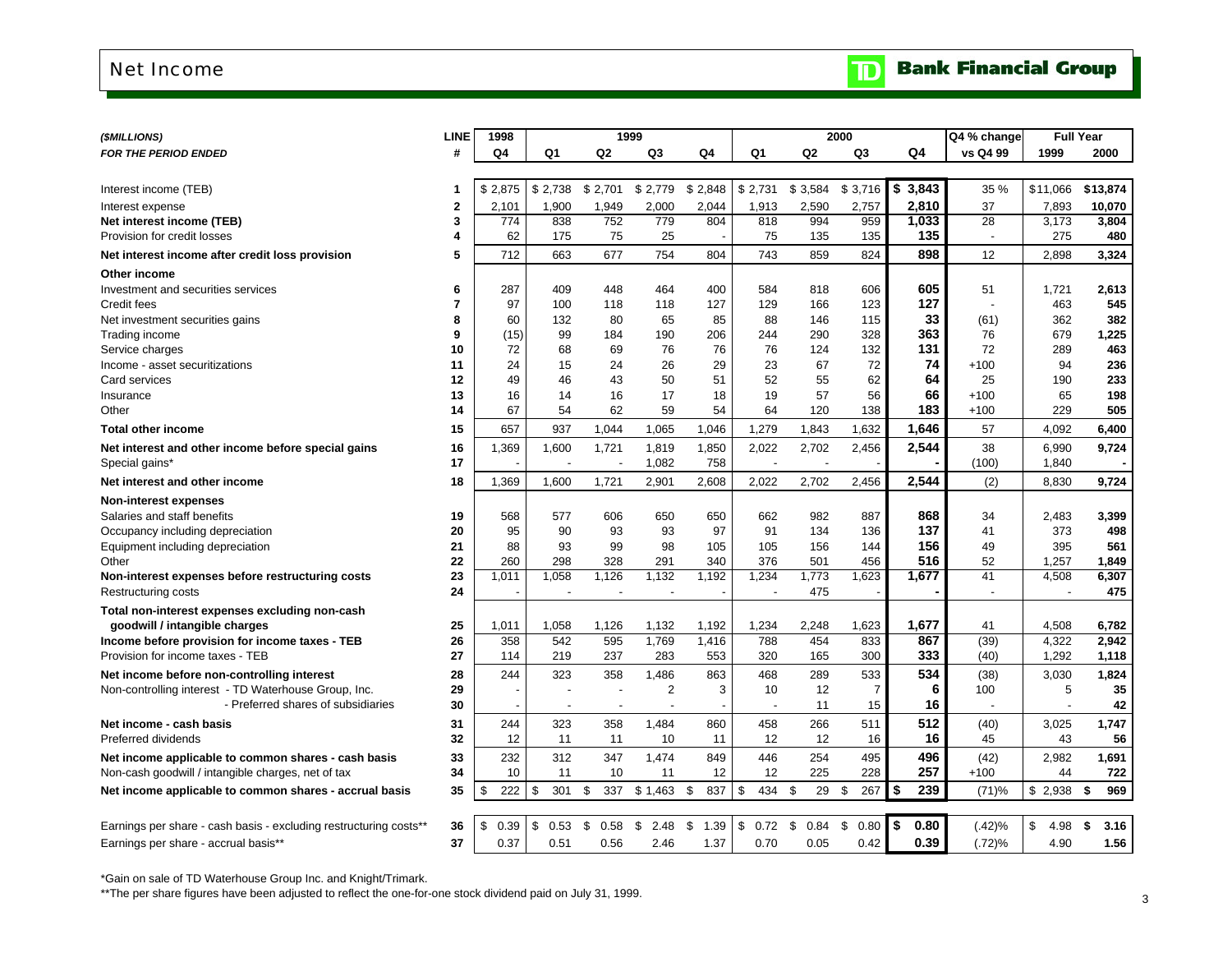### <span id="page-5-0"></span>Net Income by Major Business Segment - Total Bank

**Bank Financial Group** 

 $\mathbf{D}$ 

| <b>CASH BASIS (\$MILLIONS)</b>                           | <b>LINE</b>    | 1999<br>1998 |                |           |                |                |                | 2000           |                |       | Q4 % change | <b>Full Year</b> |           |
|----------------------------------------------------------|----------------|--------------|----------------|-----------|----------------|----------------|----------------|----------------|----------------|-------|-------------|------------------|-----------|
| <b>FOR THE PERIOD ENDED</b>                              | #              | Q4           | Q <sub>1</sub> | Q2        | Q <sub>3</sub> | Q4             | Q <sub>1</sub> | Q <sub>2</sub> | Q <sub>3</sub> | Q4    | vs Q4 99    | 1999             | 2000      |
| Net income *                                             |                |              |                |           |                |                |                |                |                |       |             |                  |           |
| <b>TD Canada Trust</b>                                   |                | \$<br>128    | \$<br>110      | \$<br>101 | \$<br>140      | \$<br>147      | \$<br>147      | \$<br>211      | \$<br>238      | \$251 | 71 %        | \$<br>498        | \$<br>847 |
| <b>TD Waterhouse</b>                                     | $\overline{2}$ | 38           | 49             | 93        | 1,129          | 506            | 103            | 105            | 53             | 58    | (89)        | 1,777            | 319       |
| TD Asset Management                                      | 3              | 11           | 12             | 11        | 17             | 14             | 13             | 20             | 30             | 30    | $+100$      | 54               | 93        |
| <b>Total Retail</b>                                      | 4              | 177          | 171            | 205       | 1,286          | 667            | 263            | 336            | 321            | 339   | (49)        | 2,329            | 1,259     |
| <b>TD Securities</b>                                     | 5              | 53           | 206            | 162       | 186            | 193            | 195            | 236            | 179            | 168   | (13)        | 747              | 778       |
| Other                                                    | 6              | 14           | (54)           | (9)       | 12             |                |                | (35)           | 11             | 5     | $+100$      | (51)             | (19)      |
| <b>Total Bank</b>                                        | $\overline{7}$ | \$<br>244    | \$<br>323      | \$<br>358 | \$1,484        | \$<br>860      | \$<br>458      | 537<br>\$      | 511<br>\$      | \$512 | (40)%       | \$3,025          | \$2,018   |
| Return on total common equity **                         |                |              |                |           |                |                |                |                |                |       |             |                  |           |
| <b>TD Canada Trust</b>                                   | 8              | 21 %         | 18%            | 17%       | 23 %           | 22 %           | 21 %           | 14 %           | 15 %           | 16 %  | $(6)$ pts   | 20%              | 17%       |
| <b>TD Waterhouse</b>                                     | 9              | 12           | 15             | 31        | 13             | 10             | 28             | 31             | 15             | 15    | 5           | 17               | 22        |
| TD Asset Management                                      | 10             | 62           | 74             | 67        | 106            | 89             | 80             | 62             | 91             | 77    | (12)        | 84               | 78        |
| <b>Total Retail</b>                                      | 11             | 19           | 19             | 23        | 22             | 20             | 25             | 18             | 16             | 17    | (3)         | 21               | 19        |
| <b>TD Securities</b>                                     | 12             | 5            | 19             | 16        | 20             | 22             | 22             | 27             | 20             | 19    | (3)         | 19               | 22        |
| <b>Total Bank</b>                                        | 13             | 12%          | 16 %           | 18%       | 18 %           | 15 %           | 16 %           | 20 %           | 18%            | 18%   | 3 pts       | 17%              | 18%       |
| Percentage contribution to total net income *            |                |              |                |           |                |                |                |                |                |       |             |                  |           |
| <b>TD Canada Trust</b>                                   | 14             | 52 %         | 34 %           | 28 %      | 9%             | 17%            | 32 %           | 39 %           | 47 %           | 49 %  | 32 pts      | 16 %             | 42 %      |
| <b>TD Waterhouse</b>                                     | 15             | 16           | 15             | 26        | 76             | 59             | 22             | 20             | 10             | 11    | (48)        | 59               | 16        |
| TD Asset Management                                      | 16             | 5            | $\overline{4}$ | 3         | $\mathbf{1}$   | $\overline{2}$ | 3              | 4              | 6              | 6     | 4           | $\overline{2}$   | 5         |
| <b>Total Retail</b>                                      | 17             | 73           | 53             | 57        | 86             | 78             | 57             | 63             | 63             | 66    | (12)        | 77               | 63        |
| <b>TD Securities</b>                                     | 18             | 22           | 64             | 45        | 13             | 22             | 43             | 44             | 35             | 33    | 11          | 25               | 39        |
| Other                                                    | 19             | 5            | (17)           | (2)       | 1              |                |                | (7)            | 2              | 1     | 1 pts       | (2)              | (2)       |
| <b>Total Bank</b>                                        | 20             | 100 %        | 100 %          | 100 %     | 100 %          | 100 %          | 100 %          | 100 %          | 100 %          | 100 % |             | 100 %            | 100 %     |
| Percentage geographic contribution to total net income * |                |              |                |           |                |                |                |                |                |       |             |                  |           |
| Canada                                                   | 21             | 62%          | 47 %           | 48 %      | 24 %           | 27 %           | 55 %           | 52 %           | 71 %           | 79 %  | 52 pts      | 37 %             | 65 %      |
| <b>USA</b>                                               | 22             | 17           | 37             | 41        | 73             | 69             | 34             | 39             | 17             | 9     | (60)        | 55               | 24        |
| Offshore                                                 | 23             | 21           | 16             | 11        | 3              | 4              | 11             | 9              | 12             | 12    | 8 pts       | 8                | 11        |
| <b>Total Bank</b>                                        | 24             | 100 %        | 100 %          | 100 %     | 100 %          | 100 %          | 100 %          | 100 %          | 100 %          | 100 % |             | 100 %            | 100 %     |

\* Excluding after-tax restructuring costs of \$271 million in Q2/00.

\*\* Excluding special gains in 1999 and restructuring costs in Q2/00.

BASIS OF PRESENTATION OF RESULTS: Results for each segment reflect revenues, expenses, assets and deposits generated by the businesses in that segment. Common equity is allocated to business segments by adding the amounts of capital designated by models for credit, market and operational risk.

OTHER: Includes Real Estate Investments, the effect of transfer pricing differences, treasury management, and any residual unallocated revenues or expenses. The Q1/99 general provision for credit losses of \$100 million is included in Other. Q2/00 excludes restructuring costs (\$271 million after-tax) and includes certain preferred dividends categorized as noncontrolling interest in net income of subsidiaries.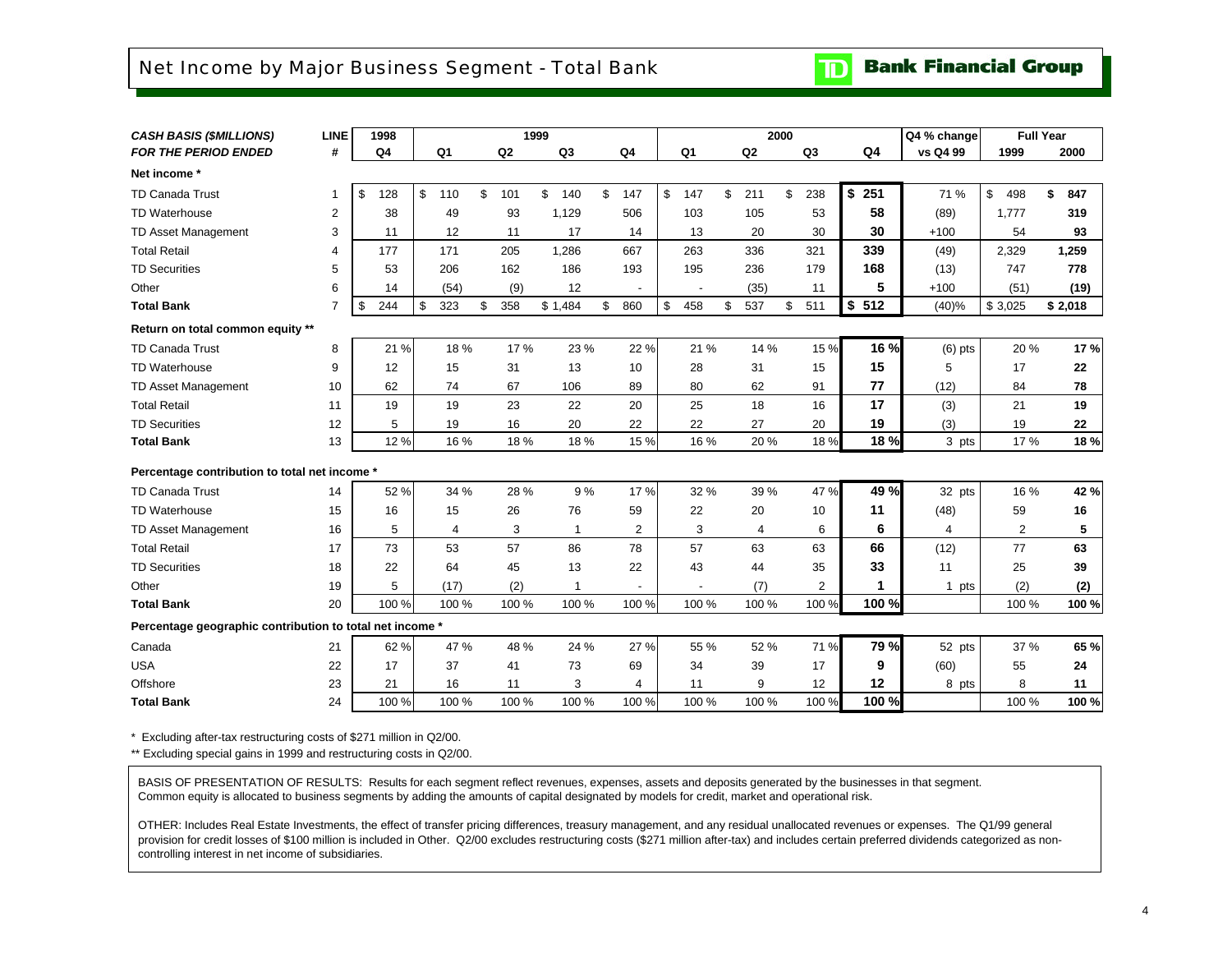### <span id="page-6-0"></span>Net Income by Major Business Segment - TD Canada Trust

#### **Bank Financial Group**  $\mathbf{D}$

| <b>CASH BASIS (\$MILLIONS)</b>                   | <b>LINE</b> | 1998      | 1999           |    |                |                |        |     |       |     |       |                | 2000 |                |     |                | Q4 % change | <b>Full Year</b> |    |         |
|--------------------------------------------------|-------------|-----------|----------------|----|----------------|----------------|--------|-----|-------|-----|-------|----------------|------|----------------|-----|----------------|-------------|------------------|----|---------|
| <b>FOR THE PERIOD ENDED</b>                      | #           | Q4        | Q <sub>1</sub> |    | Q <sub>2</sub> | Q <sub>3</sub> |        |     | Q4    |     | Q1    | Q <sub>2</sub> |      | Q <sub>3</sub> |     | Q <sub>4</sub> | vs Q4 99    | 1999             |    | 2000    |
|                                                  |             |           |                |    |                |                |        |     |       |     |       |                |      |                |     |                |             |                  |    |         |
| Net interest income (TEB)                        |             | \$<br>542 | \$<br>525      | ደ  | 507            | \$<br>523      |        | \$  | 533   | -\$ | 557   | \$<br>804      | \$   | 828            |     | \$836          | 57 %        | \$2,088          |    | \$3,025 |
| Provision for credit losses                      | 2           | 35        | 45             |    | 46             |                | 14     |     | (2)   |     | 45    | 75             |      | 76             |     | 74             | $+100$      | 103              |    | 270     |
| Other income                                     | 3           | 248       | 264            |    | 272            | 296            |        |     | 286   |     | 313   | 552            |      | 565            |     | 591            | $+100$      | 1,118            |    | 2,021   |
| Non-interest expenses                            | 4           | 550       | 548            |    | 554            | 559            |        |     | 570   |     | 567   | 914            |      | 904            |     | 924            | 62          | 2,231            |    | 3,309   |
| Net income before taxes                          | 5           | 205       | 196            |    | 179            | 246            |        |     | 251   |     | 258   | 367            |      | 413            |     | 429            | 71          | 872              |    | 1,467   |
| Income taxes (TEB)                               | 6           | 77        | 86             |    | 78             | 106            |        |     | 104   |     | 111   | 156            |      | 175            |     | 178            | 71          | 374              |    | 620     |
| Net income                                       | 7           | \$<br>128 | \$<br>110      | \$ | 101            | 140<br>\$      |        | \$  | 147   | \$  | 147   | \$<br>211      | \$   | 238            |     | \$251          | 71 %        | \$<br>498        | \$ | 847     |
| Selected volumes and ratios                      |             |           |                |    |                |                |        |     |       |     |       |                |      |                |     |                |             |                  |    |         |
| Average loans and customers'                     | 8           | \$<br>59  | \$<br>60       |    | 61             | \$.            | 62     | \$  | 61    | \$  | 61    | \$<br>90       | \$   | 89             | S.  | 87             | 43 %        | \$<br>61         |    | 82      |
| liability under acceptances (\$B)                |             |           |                |    |                |                |        |     |       |     |       |                |      |                |     |                |             |                  |    |         |
| Average deposits (\$B)                           | 9           | 52        | 53             |    | 54             |                | 55     |     | 56    |     | 58    | 95             |      | 96             |     | 97             | 73          | 55               |    | 87      |
| Assets under administration (\$B)                | 10          | 37        | 38             |    | 40             |                | 44     |     | 48    |     | 50    | 77             |      | 77             |     | 78             | 63          | 43               |    | 71      |
| Total common equity (\$B)                        | 11          | \$<br>2.3 | \$<br>2.4      |    | 2.4            | \$.            | 2.4    | \$. | 2.6   | -\$ | 2.7   | \$<br>6.1      | \$   | 6.1            | - 5 | 6.0            | $+100%$     | \$<br>2.5        | Я  | 5.2     |
| Margin on average earning assets                 | 12          | 3.85 %    | 3.72%          |    | 3.72%          |                | 3.66 % |     | 3.67% |     | 3.89% | 3.80%          |      | 3.84 %         |     | 3.93 %         | 26 pts      | 3.69%            |    | 3.87%   |
| Efficiency ratio - operating basis*              | 13          | 70 %      | 70 %           |    | 71 %           |                | 68 %   |     | 70 %  |     | 65 %  | 65 %           |      | 63 %           |     | 63 %           | $(7)$ pts   | 70 %             |    | 64 %    |
| Return on total common equity                    | 14          | 21 %      | 18%            |    | 17%            |                | 23 %   |     | 22 %  |     | 21 %  | 14 %           |      | 15 %           |     | 16 %           | $(6)$ pts   | 20 %             |    | 17%     |
| Return on total common equity - operating basis* | 15          | 21 %      | 18%            |    | 17 %           |                | 23 %   |     | 22 %  |     | 21 %  | 23 %           |      | 24 %           |     | 26 %           | 4 pts       | 20 %             |    | 24 %    |

#### TD CANADA TRUST:

Provides financial services to consumers and small and medium-sized businesses. It encompasses retail and commercial banking, electronic banking, credit card services, private banking, full service brokerage, trust, and insurance businesses, operating through a network of retail outlets, automated banking machines, telephones, personal computers and the Internet.

\*excluding Canada Trust acquisition funding costs and intangibles in common equity.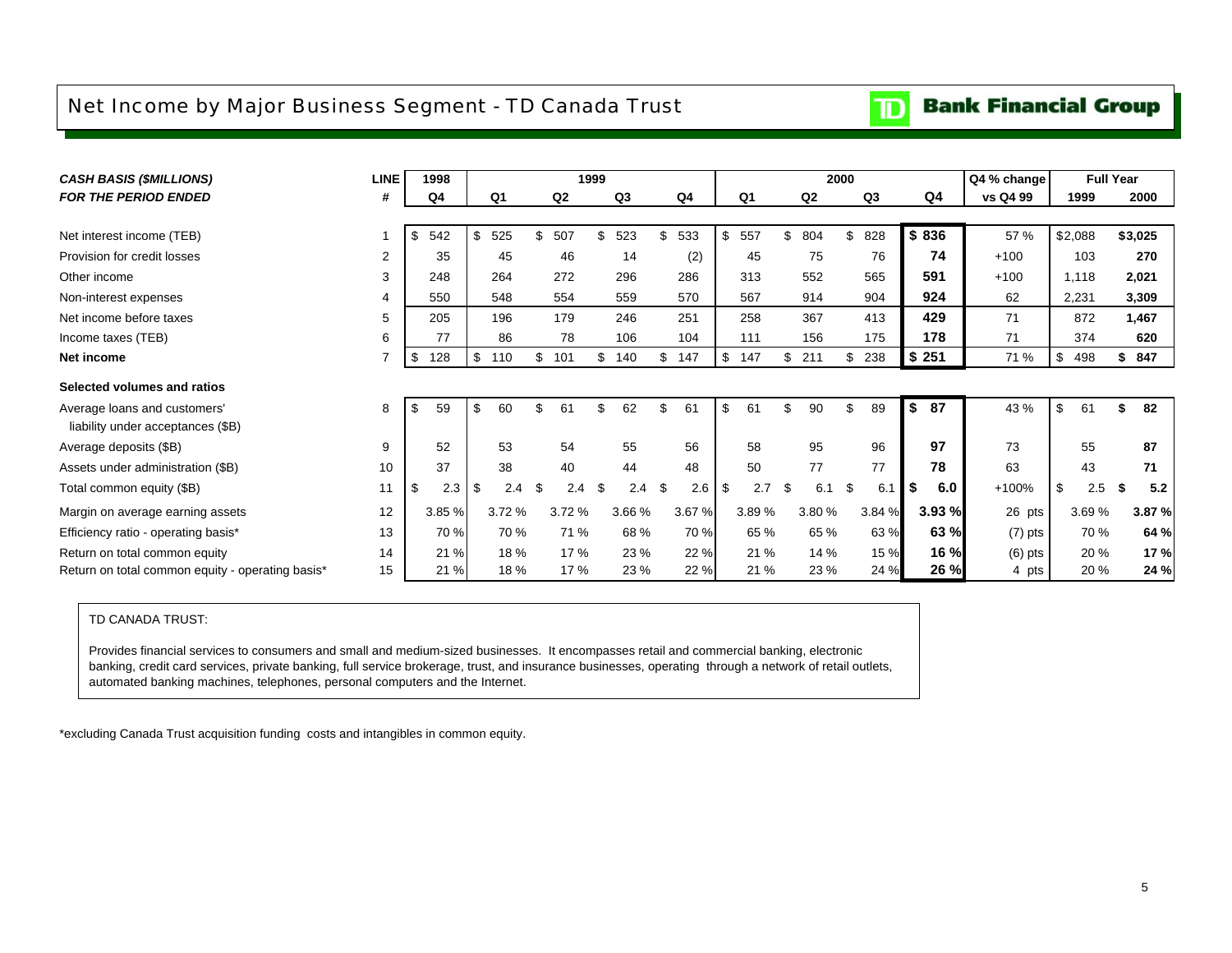### <span id="page-7-0"></span>Net Income by Major Business Segment - TD Waterhouse

## **TD** Bank Financial Group

| <b>CASH BASIS (\$MILLIONS)</b>  | <b>LINE</b> | 1998           | 1999 |                |     |                |     |                |     |                |           |           | 2000 |                |           | Q4 % change |                           | <b>Full Year</b> |    |       |
|---------------------------------|-------------|----------------|------|----------------|-----|----------------|-----|----------------|-----|----------------|-----------|-----------|------|----------------|-----------|-------------|---------------------------|------------------|----|-------|
| <b>FOR THE PERIOD ENDED</b>     | #           | Q <sub>4</sub> |      | Q <sub>1</sub> |     | Q2             |     | Q3             |     | Q <sub>4</sub> | Q1        | Q2        |      | Q <sub>3</sub> | Q4        | vs Q4 99    |                           | 1999             |    | 2000  |
|                                 |             |                |      |                |     |                |     |                |     |                |           |           |      |                |           |             |                           |                  |    |       |
| Net interest income (TEB)       | 1           | \$<br>57       | \$   | 60             |     | 67             |     | 84             | \$  | 97             | \$<br>118 | \$<br>142 | \$   | 138            | \$<br>140 | 44 %        | \$                        | 308              | \$ | 538   |
| Brokerage commissions & other   | 2           | 208            |      | 265            |     | 367            |     | 1,358          |     | 1,029          | 459       | 546       |      | 362            | 379       | (63)        |                           | 3,019            |    | 1,746 |
| Non-interest expenses           | 3           | 204            |      | 240            |     | 274            |     | 276            |     | 304            | 388       | 486       |      | 397            | 408       | 34          |                           | 1,094            |    | 1,679 |
| Net income before taxes         | 4           | 61             |      | 85             |     | 160            |     | 1,166          |     | 822            | 189       | 202       |      | 103            | 111       | (86)        |                           | 2,233            |    | 605   |
| Income taxes (TEB)              | 5           | 23             |      | 36             |     | 67             |     | 35             |     | 313            | 76        | 85        |      | 43             | 46        | (85)        |                           | 451              |    | 250   |
| Non-controlling interest        | 6           |                |      |                |     |                |     | 2              |     | 3              | 10        | 12        |      | 7              | 7         | $+100$      |                           | 5                |    | 36    |
| Net income                      | 7           | \$<br>38       | \$   | 49             | \$  | 93             |     | \$1,129        | \$  | 506            | \$<br>103 | \$<br>105 | \$   | 53             | \$<br>58  | (89)%       |                           | \$1,777          | \$ | 319   |
| Selected volumes and ratios     |             |                |      |                |     |                |     |                |     |                |           |           |      |                |           |             |                           |                  |    |       |
| Average earning assets (\$B)    | 8           | \$<br>8        | \$   | 9              | \$  | 12             | \$  | 14             | \$  | 15             | \$<br>19  | \$<br>24  | \$   | 22             | \$<br>21  | 40 %        | $\boldsymbol{\mathsf{S}}$ | 13               | \$ | 22    |
| Customer assets (\$B)           |             |                |      |                |     |                |     |                |     |                |           |           |      |                |           |             |                           |                  |    |       |
| Retail brokerage: Canada        | 9           | \$<br>27       | \$   | 30             |     | 33             |     | 35             |     | 37             | \$<br>43  | 49        | \$.  | 52             | \$<br>53  | 43          | \$                        | 37               |    | 53    |
| <b>USA</b>                      | 10          | 73             |      | 94             |     | 123            |     | 135            |     | 142            | 173       | 185       |      | 185            | 185       | 30          |                           | 142              |    | 185   |
| Offshore                        | 11          |                |      | 2              |     | $\overline{2}$ |     | $\overline{2}$ |     | 3              | 4         | 3         |      | 5              | 4         | 33          |                           | 3                |    | 4     |
| Total customer assets           | 12          | \$<br>100      | \$   | 126            | \$  | 158            | \$. | 172            |     | 182            | \$<br>220 | \$<br>237 | \$   | 242            | \$<br>242 | 33 %        | \$                        | 182              | \$ | 242   |
| Total common equity (\$B)       | 13          | \$<br>1.2      | \$   | 1.2            | \$. | 1.2            |     | 1.4            | \$. | 1.4            | \$<br>1.4 | \$<br>1.4 | \$   | 1.4            | \$<br>1.5 | 7 %         | \$                        | 1.3              | S  | 1.4   |
| Efficiency ratio *              | 14          | 77 %           |      | 74 %           |     | 63 %           |     | 77 %           |     | 83 %           | 67 %      | 71 %      |      | 79 %           | 79 %      | $(4)$ pts   |                           | 74 %             |    | 74 %  |
| Return on total common equity * | 15          | 12%            |      | 15 %           |     | 31 %           |     | 13 %           |     | 10 %           | 28 %      | 31 %      |      | 15 %           | 15 %      | 5 pts       |                           | 17 %             |    | 22 %  |

\* Excluding special gains in 1999.

Excluding the impact of \$17 million after tax investment securities gains in Q1/00, Net Income would be \$86 million.

Excluding the impact of the \$471 million after tax gains in Q4/99, Net Income would be \$35 million.

Excluding the impact of \$1,082 million after tax gain on the sale of TD Waterhouse Group Inc. in Q3/99, Net Income would be \$47 million.

Excluding the impact of \$41 million after tax investment securities gains in Q2/99, Net Income would be \$52 million.

#### TD WATERHOUSE:

Comprised of the global operations of TD Waterhouse in USA, Canada, Europe, Australia and Hong Kong; also included on an equity basis are the joint ventures in India and Japan.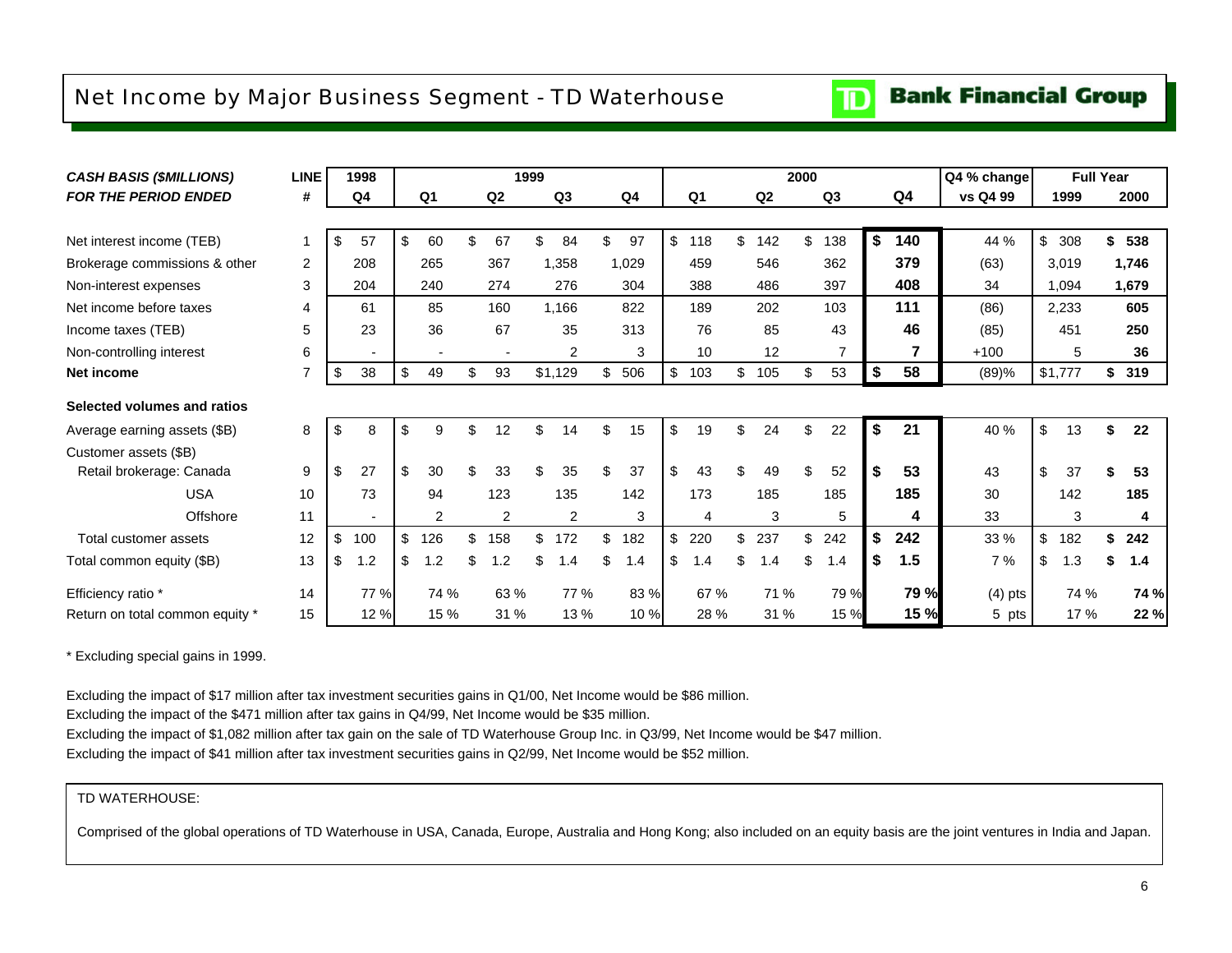### <span id="page-8-0"></span>Net Income by Major Business Segment - TD Asset Management

## **TD** Bank Financial Group

| <b>CASH BASIS (\$MILLIONS)</b>             | <b>LINE</b>    | 1998     |          |                | 1999 |       |     |           |          |           | 2000 |           |    |      | Q4 % change | <b>Full Year</b> |    |           |
|--------------------------------------------|----------------|----------|----------|----------------|------|-------|-----|-----------|----------|-----------|------|-----------|----|------|-------------|------------------|----|-----------|
| <b>FOR THE PERIOD ENDED</b>                | #              | Q4       | Q1       | Q <sub>2</sub> |      | Q3    |     | Q4        | Q1       | Q2        |      | Q3        |    | Q4   | vs Q4 99    | 1999             |    | 2000      |
|                                            |                |          |          |                |      |       |     |           |          |           |      |           |    |      |             |                  |    |           |
| Net interest income (TEB)                  |                | \$<br>3  | \$<br>4  | \$<br>6        | \$   | 9     | ъ.  | 3         | \$<br>6  | \$<br>5   | S    | 5         | S  | 6    | 100 %       | \$<br>22         |    | 22        |
| Other income                               | $\overline{2}$ | 32       | 44       | 37             |      | 46    |     | 54        | 49       | 63        |      | 80        |    | 80   | 48          | 181              |    | 272       |
| Non-interest expenses                      | 3              | 17       | 26       | 23             |      | 24    |     | 32        | 31       | 31        |      | 31        |    | 31   | (3)         | 105              |    | 124       |
| Net income before taxes                    | 4              | 18       | 22       | 20             |      | 31    |     | 25        | 24       | 37        |      | 54        |    | 55   | $+100$      | 98               |    | 170       |
| Income taxes (TEB)                         | 5              |          | 10       | 9              |      | 14    |     | 11        | 11       | 17        |      | 24        |    | 25   | $+100$      | 44               |    | 77        |
| <b>Net income</b>                          | 6              | \$<br>11 | \$<br>12 | \$<br>11       | \$   | 17    | \$  | 14        | \$<br>13 | \$<br>20  | \$   | 30        | \$ | 30   | +100%       | \$<br>54         | æ. | 93        |
| Selected volumes and ratios                |                |          |          |                |      |       |     |           |          |           |      |           |    |      |             |                  |    |           |
| Assets under mgmt. as at quarter end (\$B) |                | \$<br>54 | \$<br>60 | \$<br>63       | \$   | 67    | \$  | 69        | \$<br>74 | \$<br>102 | \$   | 107       | \$ | 112  | 62 %        | \$<br>69         | \$ | 112       |
| Total common equity (\$B)                  | 8              | \$<br>.1 | \$       | \$<br>.1       | \$   | .1    | \$. | $\cdot$ 1 | \$<br>.1 | \$        | \$   | $\cdot$ 1 | \$ | .2   | 100 %       | \$<br>.1         |    | $\cdot$ 1 |
| Efficiency ratio                           | 9              | 48 %     | 55 %     | 54 %           |      | 44 %  |     | 56 %      | 57 %     | 46 %      |      | 37 %      |    | 36 % | $(20)$ pts  | 52 %             |    | 42 %      |
| Return on total common equity              | 10             | 62 %     | 74 %     | 67 %           |      | 106 % |     | 89 %      | 80 %     | 62 %      |      | 91 %      |    | 77 % | $(12)$ pts  | 84 %             |    | 78 %      |

TD ASSET MANAGEMENT:

Provides a full range of investment management services, including private money management to high net worth individuals, passive, quantitative, enhanced and active institutional portfolios for pension funds, corporations, institutions, endowments and foundations, and mutual funds for retail investors.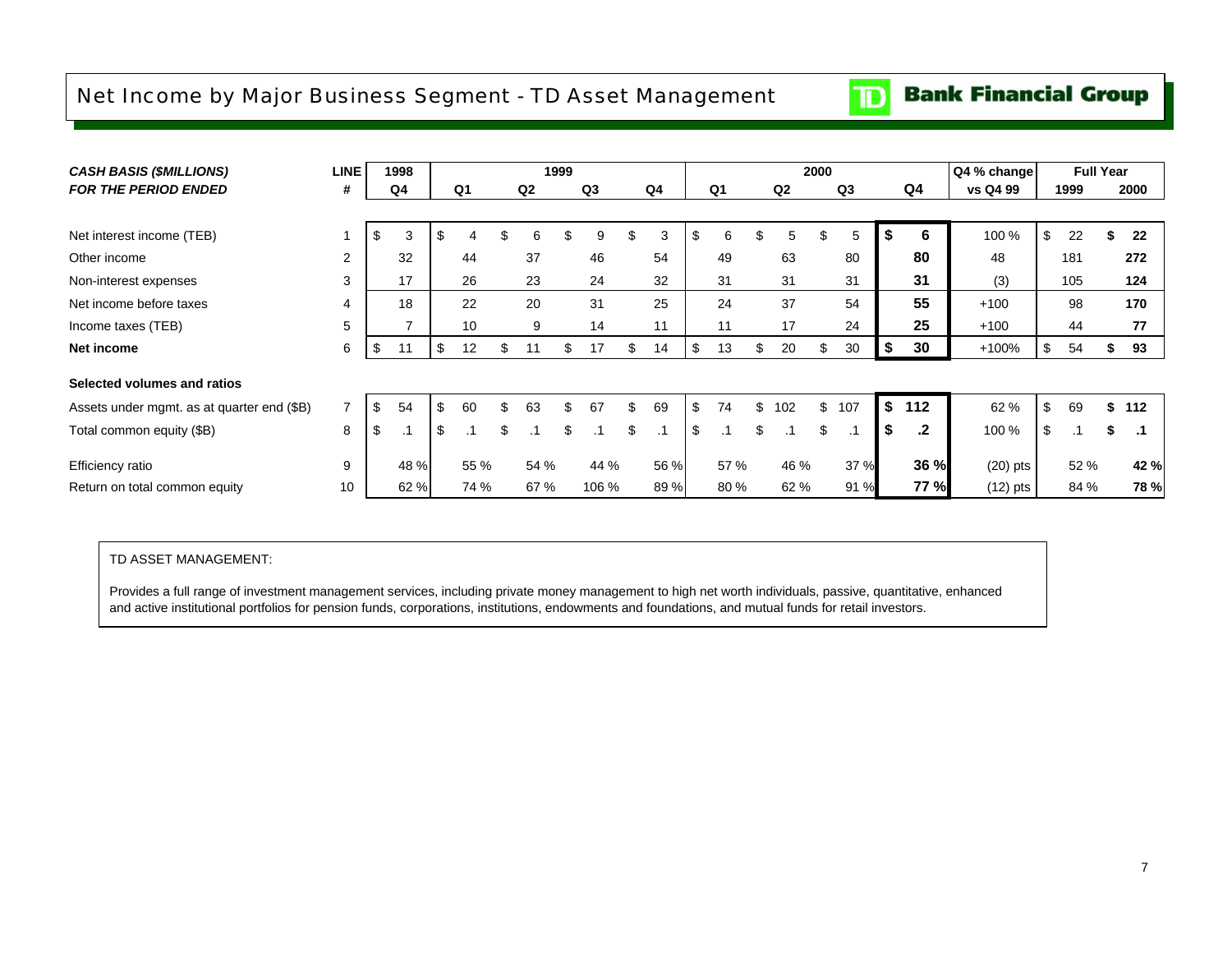### <span id="page-9-0"></span>Net Income by Major Business Segment - TD Securities

#### **Bank Financial Group**  $\mathbf{D}$

|                                                    | <b>LINE</b> | 1998      |           |                | 1999           |           |                |                | 2000      |           |             |                                 | <b>Full Year</b> |
|----------------------------------------------------|-------------|-----------|-----------|----------------|----------------|-----------|----------------|----------------|-----------|-----------|-------------|---------------------------------|------------------|
| <b>CASH BASIS (\$MILLIONS)</b>                     |             |           |           |                |                |           |                |                |           |           | Q4 % change |                                 |                  |
| <b>FOR THE PERIOD ENDED</b>                        | #           | Q4        | Q1        | Q <sub>2</sub> | Q <sub>3</sub> | Q4        | Q <sub>1</sub> | Q <sub>2</sub> | Q3        | Q4        | vs Q4 99    | 1999                            | 2000             |
|                                                    |             |           |           |                |                |           |                |                |           |           |             |                                 |                  |
| Net interest income (TEB)                          |             | \$<br>262 | \$<br>280 | \$<br>199      | \$.<br>171     | \$<br>156 | \$<br>161      | \$<br>160      | \$<br>18  | 89<br>\$  | (43)%       | \$806                           | \$<br>428        |
| Provision for credit losses                        | 2           | 27        | 30        | 30             | 13             | 3         | 30             | 60             | 60        | 60        | $+100$      | 76                              | 210              |
| Trading and fee income                             | 3           | 117       | 347       | 370            | 439            | 439       | 471            | 628            | 632       | 564       | 28          | 1,595                           | 2,295            |
| Non-interest expenses                              |             | 274       | 240       | 252            | 283            | 253       | 263            | 340            | 286       | 300       | 19          | 1,028                           | 1,189            |
| Net income before taxes                            | 5           | 78        | 357       | 287            | 314            | 339       | 339            | 388            | 304       | 293       | (14)        | 1,297                           | 1,324            |
| Income taxes (TEB)                                 | 6           | 25        | 151       | 125            | 128            | 146       | 144            | 152            | 125       | 125       | (14)        | 550                             | 546              |
| Net income                                         |             | \$<br>53  | \$<br>206 | \$<br>162      | 186<br>\$      | 193<br>\$ | \$<br>195      | \$<br>236      | \$<br>179 | \$<br>168 | (13)%       | \$<br>747                       | 778<br>\$        |
| Selected volumes and ratios                        |             |           |           |                |                |           |                |                |           |           |             |                                 |                  |
| Securities purchased under resale agreements (\$B) | 8           | \$<br>12  | \$<br>23  | 21<br>\$       | 28             | \$<br>26  | \$<br>27       | 16             | \$<br>21  | \$<br>14  | (46)%       | $\boldsymbol{\mathsf{S}}$<br>26 | 14               |
| Trading securities (\$B)                           | 9           | 37        | 47        | 48             | 52             | 51        | 55             | 57             | 60        | 58        | 14          | 51                              | 58               |
| Short sales of securities (\$B)                    | 10          | 13        | 16        | 16             | 23             | 15        | 19             | 16             | 19        | 19        | 27          | 15                              | 19               |
| Securities sold under repurchase agreements (\$B)  | 11          | 8         | 16        | 15             | 19             | 19        | 16             | 13             | 14        | 9         | (53)        | 19                              | 9                |
| Average loans and customers' liability under       |             |           |           |                |                |           |                |                |           |           |             |                                 |                  |
| acceptances (\$B)                                  | 12          | 30        | 33        | 32             | 28             | 26        | 26             | 28             | 29        | 29        | 12          | 30                              | 28               |
| Total common equity (\$B)                          | 13          | 3.9       | 4.1       | 4.1            | 3.7            | 3.3       | 3.5            | 3.5            | 3.4       | 3.5       | 6 %         | 3.8                             | 3.5              |
| Efficiency ratio                                   | 14          | 72 %      | 38 %      | 44 %           | 46 %           | 43 %      | 42 %           | 43 %           | 44 %      | 46 %      | 3 pts       | 43 %                            | 44 %             |
| Return on total common equity                      | 15          | 5 %       | 19 %      | 16 %           | 20 %           | 22 %      | 22 %           | 27 %           | 20 %      | 19 %      | $(3)$ pts   | 19 %                            | 22 %             |

Excluding the impact of \$35 million after tax one-time security gains in Q1/99, Net Income, Efficiency and ROE would be \$171 million, 42% and 16% respectively.

#### TD SECURITIES:

Provides a full range of investment banking, merchant banking, mergers and acquisition advisory, fixed income, foreign exchange, derivatives products, high yield, money market, equities, and corporate banking services, including loan syndications, to our borrowing, investing and issuing clients in Canada, the U.S.A., Europe, Australia, Latin America and Asia. The segment also includes the results of the Bank's equity investment portfolios and certain treasury activities.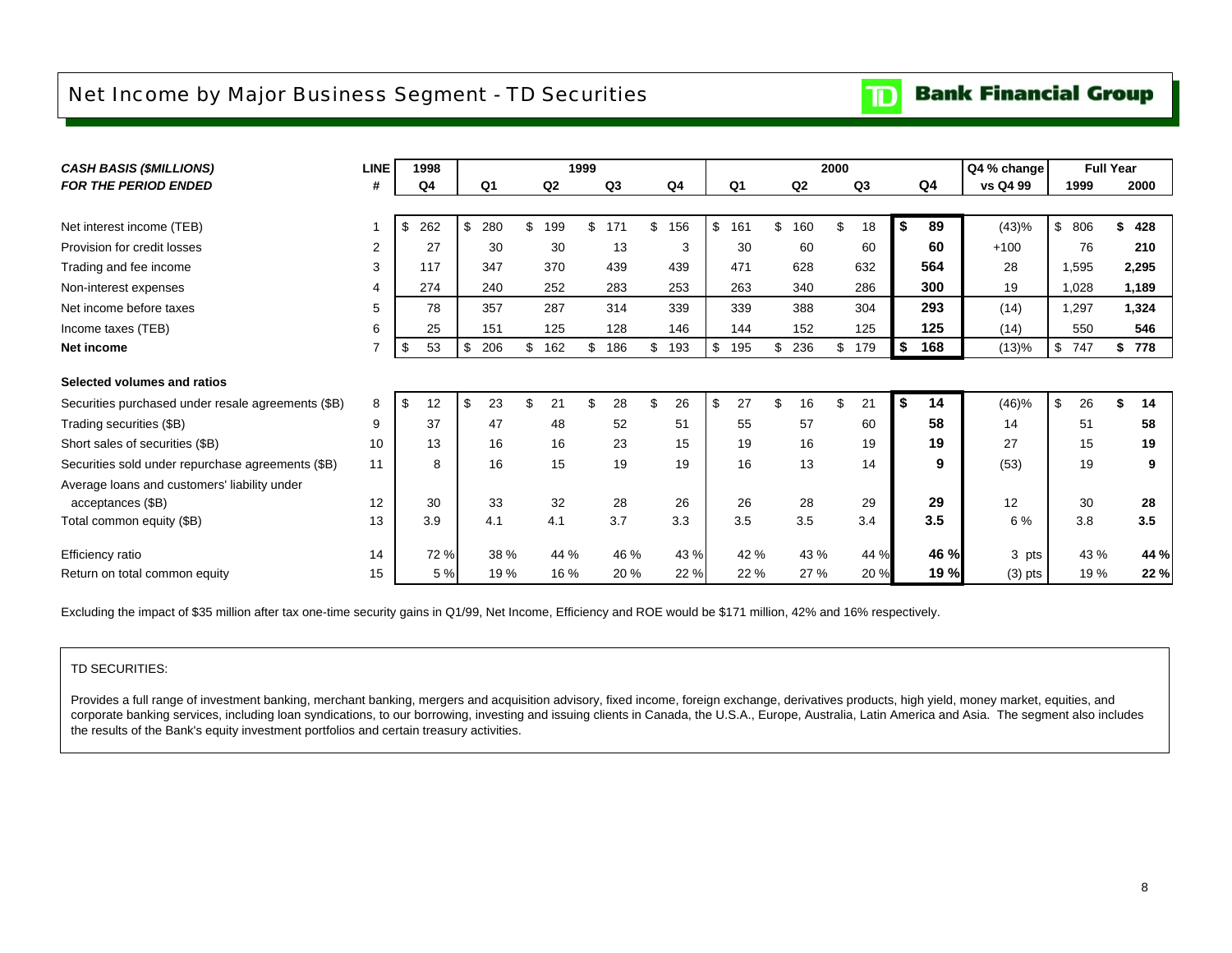#### <span id="page-10-0"></span>Balance Sheet

|  | <b>TD</b> Bank Financial Group |  |
|--|--------------------------------|--|
|--|--------------------------------|--|

| (\$MILLIONS)                                                         | LINE                     |     | 1998             |                           |                  |      |                  | 1999 |                   |      |                   |                            |      |                      | 2000 |                   |                       | Q4 % change    |
|----------------------------------------------------------------------|--------------------------|-----|------------------|---------------------------|------------------|------|------------------|------|-------------------|------|-------------------|----------------------------|------|----------------------|------|-------------------|-----------------------|----------------|
| AS AT                                                                | #                        |     | Q <sub>4</sub>   |                           | Q1               |      | Q2               |      | Q3                |      | Q4                | Q1                         |      | Q2                   |      | Q3                | Q4                    | vs Q4 99       |
|                                                                      |                          |     |                  |                           |                  |      |                  |      |                   |      |                   |                            |      |                      |      |                   |                       |                |
| Cash resources                                                       | 1                        | \$  | 3,079            | $\boldsymbol{\mathsf{S}}$ | 8,531 \$         |      | 7,596 \$         |      | 8,307 \$          |      | 6,226             | \$<br>8,972 \$             |      | 5,664 \$             |      | 6,697             | \$<br>4,187           | (33)%          |
| Securities purchased under resale agreements                         | $\overline{2}$           |     | 12,291           |                           | 23,377           |      | 20,536           |      | 27,771            |      | 25,708            | 26,898                     |      | 16,406               |      | 20,746            | 13,974                | (46)           |
| Investment securities                                                |                          |     |                  |                           |                  |      |                  |      |                   |      |                   |                            |      |                      |      |                   |                       |                |
| Issued or guaranteed by Canada or provinces                          | 3                        |     | 1,721            |                           | 1,655            |      | 1,078            |      | 1,232             |      | 1,154             | 1,098                      |      | 7,081                |      | 12,249            | 12,186                | $+100$         |
| Issued by US federal government                                      | 4                        |     | 4,522            |                           | 5,168            |      | 5,598            |      | 6,496             |      | 6,562             | 7,224                      |      | 7,609                |      | 3,243             | 1,851                 | (72)           |
| Other securities                                                     | 5                        |     | 6,269            |                           | 10,676           |      | 9,512            |      | 9,957             |      | 10,313            | 8,536                      |      | 12,986               |      | 13,526            | 13,053                | 27             |
| Total                                                                | 6                        |     | 12,512           |                           | 17,499           |      | 16,188           |      | 17,685            |      | 18,029            | 16,858                     |      | 27,676               |      | 29,018            | 27,090                | 50             |
| <b>Trading securities</b>                                            | $\overline{\phantom{a}}$ |     | 37,207           |                           | 46,928           |      | 47,635           |      | 52,418            |      | 51,064            | 55,272                     |      | 56,738               |      | 59,534            | 58,297                | 14             |
| Total                                                                | 8                        |     | 49,719           |                           | 64,427           |      | 63,823           |      | 70,103            |      | 69,093            | 72,130                     |      | 84,414               |      | 88,552            | 85,387                | 24             |
| Loans and customers' liability under acceptances                     |                          |     |                  |                           |                  |      |                  |      |                   |      |                   |                            |      |                      |      |                   |                       |                |
| Residential mortgages                                                | 9                        |     | 32,255           |                           | 32,388           |      | 33,343           |      | 33,445            |      | 31,483            | 31,921                     |      | 46,446               |      | 43,559            | 44,400                | 41             |
| Personal                                                             | 10                       |     | 15,160           |                           | 16,442           |      | 18,819           |      | 20,181            |      | 20,443            | 25,259                     |      | 34,232               |      | 34,201            | 34,876                | 71             |
| Business and government                                              | 11                       |     | 47,459           |                           | 49,278           |      | 47,096           |      | 44,805            |      | 44,599            | 46,354                     |      | 49,097               |      | 51,063            | 51,257                | 15             |
| Total                                                                | 12                       |     | 94,874           |                           | 98,108           |      | 99,258           |      | 98,431            |      | 96,525            | 103,534                    |      | 129,775              |      | 128,823           | 130,533               | 35             |
| Other assets                                                         | 13                       |     | 21,868           |                           | 19,042           |      | 16,828           |      | 17,874            |      | 16,865            | 22,381                     |      | 33,824               |      | 27,924            | 30,737                | 82             |
| <b>Total assets</b>                                                  | 14                       | \$. | 181,831          | $\boldsymbol{\mathsf{S}}$ | 213,485          | \$   | 208,041          | \$   | 222,486           | \$   | 214,417           | \$<br>233,915              | \$   | 270,083              | \$   | 272,742           | \$<br>264,818         | 24 %           |
| Deposits                                                             |                          |     |                  |                           |                  |      |                  |      |                   |      |                   |                            |      |                      |      |                   |                       |                |
| Personal non-term                                                    | 15                       | \$  | 23,335           | \$                        | 24,070           | \$   | 25,084           | \$   | 26,294            | - \$ | 26,417            | \$<br>27,683 \$            |      | 39,106               | -\$  | 39,247            | \$<br>39,220          | 48 %           |
| Personal term                                                        | 16                       |     | 24,358           |                           | 25,371           |      | 25,699           |      | 25,595            |      | 26,357            | 27,122                     |      | 53,652               |      | 53,889            | 53,268                | $+100$         |
| Banks and deposit taking institutions                                | 17                       |     | 17,063           |                           | 28,534           |      | 30,236           |      | 31,770            |      | 30,901            | 33,644                     |      | 31,092               |      | 30,426            | 25,324                | (18)           |
| Business and government                                              | 18                       |     | 55,921           |                           | 66,461           |      | 60,246           |      | 59,997            |      | 56,711            | 69,028                     |      | 67,709               |      | 69,585            | 67,996                | 20             |
| Total                                                                | 19                       |     | 120,677          |                           | 144,436          |      | 141,265          |      | 143,656           |      | 140,386           | 157,477                    |      | 191,559              |      | 193,147           | 185,808               | 32             |
| Acceptances                                                          | 20                       |     | 9,948            |                           | 10,267           |      | 8,861            |      | 8,571             |      | 9,040             | 8,247                      |      | 8,099                |      | 8,080             | 9,812                 | 9              |
| Short sales of securities                                            | 21                       |     | 13,034           |                           | 16,482           |      | 16,034           |      | 22,612            |      | 15,044            | 18,817                     |      | 16,110               |      | 19,270            | 19,007                | 26             |
| Securities sold under repurchase agreements                          | 22                       |     | 8,421            |                           | 15,849           |      | 15,207           |      | 19,390            |      | 19,241            | 16,075                     |      | 13,013               |      | 14,328            | 8,856                 | (54)           |
| Other liabilities                                                    | 23                       |     | 17,612           |                           | 14,248           |      | 14,552           |      | 14,169            |      | 15,621            | 17,853                     |      | 23,251               |      | 19,232            | 22,446                | 44             |
| Subordinated notes                                                   | 24                       |     | 3,606            |                           | 3,559            |      | 3,411            |      | 3,490             |      | 3,217             | 3,181                      |      | 4,327                |      | 4,839             | 4,883                 | 52             |
| Non-controlling interest in subsidiaries - TD Waterhouse Group, Inc. | 25                       |     |                  |                           |                  |      |                  |      | 380               |      | 335               | 339                        |      | 359                  |      | 366               | 381                   | 14             |
| - CT Financial Services Inc.                                         | 26                       |     |                  |                           |                  |      |                  |      |                   |      |                   |                            |      | 364                  |      | 364               | 375                   | $+100$         |
| - TD CaTS                                                            | 27                       |     |                  |                           |                  |      |                  |      |                   |      |                   |                            |      | 900                  |      | 900               | 900                   | $+100$         |
| Shareholders' equity                                                 |                          |     |                  |                           |                  |      |                  |      |                   |      |                   |                            |      |                      |      |                   |                       |                |
| Preferred shares<br>Common shares                                    | 28                       |     | 845              |                           | 839              |      | 830              |      | 839               |      | 833               | 931                        |      | 1,225                |      | 1,237             | 1,251<br>2,060        | 50<br>3        |
| Retained earnings                                                    | 29<br>30                 |     | 1,301<br>6,387   |                           | 1,303<br>6,502   |      | 1,305<br>6,576   |      | 1,306<br>8,073    |      | 2,006<br>8,694    | 2,047<br>8,948             |      | 2,050<br>8,826       |      | 2,053<br>8,926    | 9,039                 | $\overline{4}$ |
|                                                                      |                          |     |                  |                           |                  |      |                  |      |                   |      |                   |                            |      |                      |      |                   |                       | $\overline{7}$ |
| Total<br>Total liabilities and shareholders' equity                  | 31<br>32                 | \$  | 8,533<br>181,831 | \$                        | 8.644<br>213,485 | - \$ | 8,711<br>208,041 | \$   | 10,218<br>222,486 | \$   | 11,533<br>214,417 | \$<br>11,926<br>233,915 \$ |      | 12,101<br>270,083 \$ |      | 12,216<br>272,742 | 12,350<br>\$264,818   | 24 %           |
| Assets under administration                                          |                          |     |                  |                           |                  |      |                  |      |                   |      |                   |                            |      |                      |      |                   |                       |                |
|                                                                      |                          |     |                  |                           |                  |      |                  |      |                   |      |                   |                            |      |                      |      |                   |                       |                |
| TD Canada Trust                                                      | 33                       | \$  | 36,908           | \$                        | 38,313 \$        |      | 39,967           | - \$ | 44,340 \$         |      | 48,588            | \$<br>49,871 \$            |      | 76,842 \$            |      | 77,273            | \$<br>78,690          | 62 %           |
| TD Waterhouse                                                        | 34                       |     | 99,983           |                           | 125,661          |      | 157,674          |      | 171,640           |      | 181,408           | 220,055                    |      | 237,347              |      | 241,716           | 241,934               | 33             |
| Total                                                                | 35                       | \$  | 136,891          | \$                        | 163,974          | \$   | 197,641          | \$   | 215,980 \$        |      | 229,996           | \$<br>269,926 \$           |      | 314,189              | - \$ | 318,989           | \$320,624             | 39 %           |
| Assets under management                                              |                          |     |                  |                           |                  |      |                  |      |                   |      |                   |                            |      |                      |      |                   |                       |                |
| TD Asset Management                                                  | 36                       | \$  | 53,558           | \$                        | 60,469           | -\$  | 63,409           | \$   | 67,351            | \$   | 68,971            | \$<br>74,444               | - \$ | 101,634 \$           |      | 107,226           | $\frac{1}{2}$ 112,299 | 63 %           |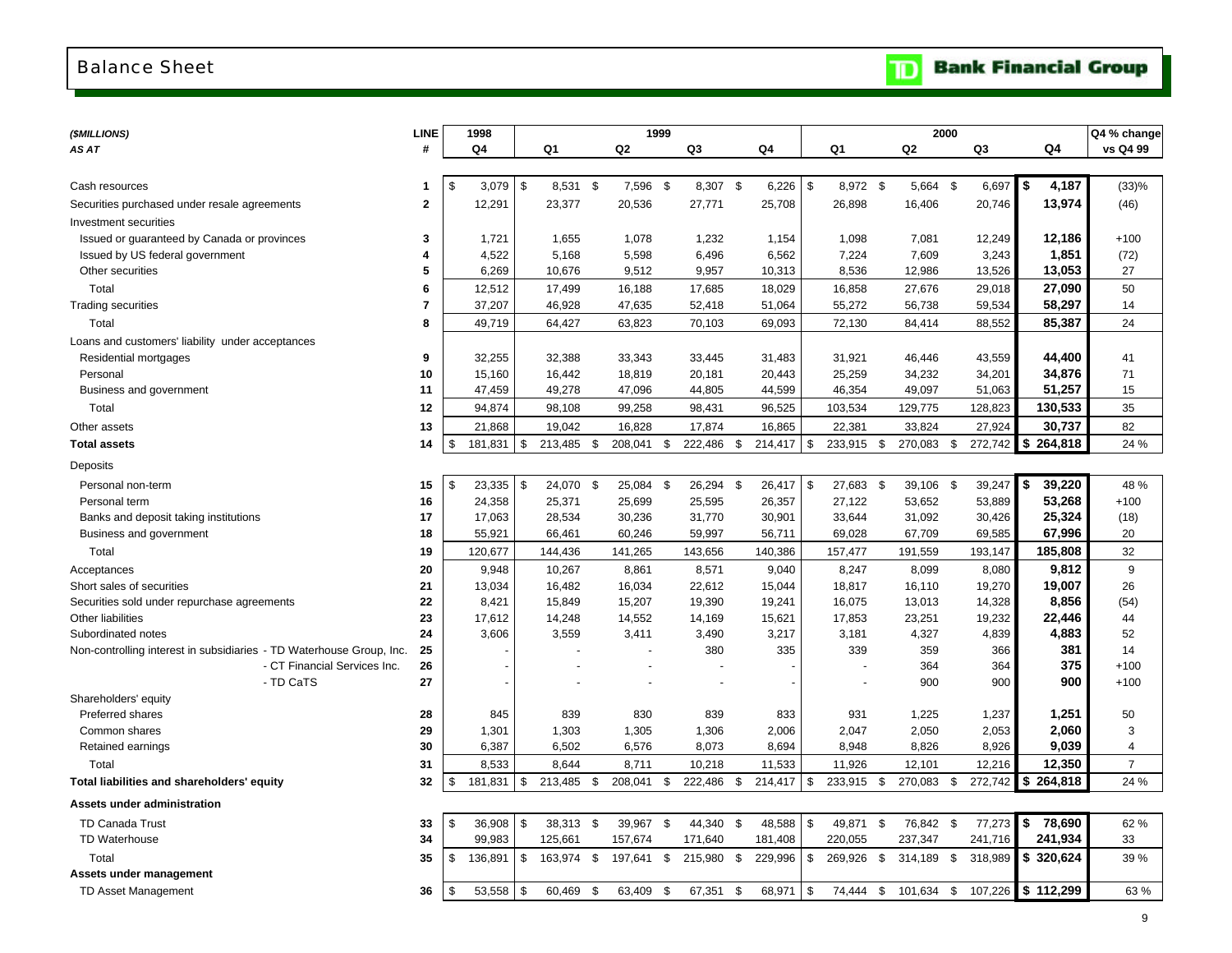### <span id="page-11-0"></span>Net Interest Income and Margin

|  |  | <b>Bank Financial Group</b> |  |
|--|--|-----------------------------|--|
|--|--|-----------------------------|--|

| (\$MILLIONS)                                                                         | <b>LINE</b>    | 1998        |                     |           | 1999           |                     |             |                |    |           | 2000        |            |           | Q4 % change |                   | <b>Full Year</b> |
|--------------------------------------------------------------------------------------|----------------|-------------|---------------------|-----------|----------------|---------------------|-------------|----------------|----|-----------|-------------|------------|-----------|-------------|-------------------|------------------|
| <b>FOR THE PERIOD ENDED</b>                                                          | #              | Q4          | Q1                  |           | Q <sub>2</sub> | Q3                  | Q4          | Q <sub>1</sub> |    | Q2        | Q3          |            | Q4        | vs Q4 99    | 1999              | 2000             |
| Interest income                                                                      |                |             |                     |           |                |                     |             |                |    |           |             |            |           |             |                   |                  |
| Loans                                                                                | 1              | 2,005<br>\$ | 1,897<br>\$         | \$        | 1,876          | \$<br>1,922         | 1,899<br>\$ | \$<br>1,971    | \$ | 2,578     | 2,667<br>\$ | \$         | 2,740     | 44 %        | \$<br>7,594       | 9,956<br>\$      |
| Securities                                                                           | $\overline{2}$ | 751         | 715                 |           | 591            | 689                 | 773         | 579            |    | 855       | 867         |            | 944       | 22          | 2,768             | 3,245            |
| Deposits with banks                                                                  | 3              | 73          | 81                  |           | 186            | 116                 | 129         | 131            |    | 103       | 143         |            | 97        | (25)        | 512               | 474              |
| Total interest income                                                                | 4              | 2,829       | 2,693               |           | 2,653          | 2,727               | 2,801       | 2,681          |    | 3,536     | 3,677       |            | 3,781     | 35          | 10,874            | 13,675           |
| Interest expense                                                                     |                |             |                     |           |                |                     |             |                |    |           |             |            |           |             |                   |                  |
| Deposits                                                                             | 5              | 1,600       | 1,520               |           | 1,579          | 1,593               | 1,562       | 1,701          |    | 2,262     | 2,413       |            | 2,418     | 55          | 6,254             | 8,794            |
| Subordinated notes                                                                   | 6              | 58          | 54                  |           | 48             | 38                  | 41          | 41             |    | 56        | 72          |            | 82        | 100         | 181               | 251              |
| Other                                                                                | $\overline{7}$ | 443         | 326                 |           | 322            | 369                 | 441         | 171            |    | 272       | 272         |            | 310       | (30)        | 1,458             | 1,025            |
| Total interest expense                                                               | 8              | 2,101       | 1,900               |           | 1,949          | 2,000               | 2,044       | 1,913          |    | 2,590     | 2,757       |            | 2,810     | 37          | 7,893             | 10,070           |
| Net interest income                                                                  | 9              | 728         | 793                 |           | 704            | 727                 | 757         | 768            |    | 946       | 920         |            | 971       | 28          | 2,981             | 3,605            |
| TEB                                                                                  | 10             | 46          | 45                  |           | 48             | 52                  | 47          | 50             |    | 48        | 39          |            | 62        | 32          | 192               | 199              |
| Net interest income (TEB)                                                            | 11             | 774<br>\$   | 838<br>\$           | \$        | 752            | \$<br>779           | \$<br>804   | \$<br>818      | \$ | 994       | 959<br>\$   | \$         | 1,033     | 28 %        | \$<br>3,173       | 3,804<br>\$      |
| Average earning assets                                                               | 12             | \$178,398   | \$181,123           | \$181,156 |                | \$189,687           | \$192,456   | \$201,178      |    | \$250,789 | \$245,989   |            | \$238,493 | 24 %        | \$186,147         | \$234,021        |
| Net interest margin (TEB) as a % of average earning assets                           | 13             | 1.72%       | 1.84 %              |           | 1.70%          | 1.63%               | 1.66 %      | 1.62 %         |    | 1.61 %    | 1.55 %      |            | 1.72%     | $.06$ pts   | 1.70%             | 1.63%            |
| Impact on NII from impaired loans<br>Reduction/(increase) in NII from impaired loans |                |             |                     |           |                |                     |             |                |    |           |             |            |           |             |                   |                  |
| Gross                                                                                | 14             | \$<br>16    | 15<br>$\sqrt{3}$    | \$        | 15             | \$<br>17            | \$<br>16    | \$<br>21       | \$ | 22        | \$<br>26    | $\sqrt{2}$ | 34        | +100 %      | \$<br>63          | \$<br>103        |
| Recoveries                                                                           | 15             | (4)         | (3)                 |           | (3)            | (3)                 | (2)         | (3)            |    | (4)       | (3)         |            | (5)       | $+(100)$    | (11)              | (15)             |
| Net reduction/(increase)                                                             | 16             | \$<br>12    | $\mathfrak s$<br>12 | \$        | 12             | $\mathfrak s$<br>14 | \$<br>14    | 18<br>\$       | -S | 18        | 23<br>\$    | \$         | 29        | +100 %      | $\mathbb S$<br>52 | \$<br>88         |
| Effective tax rate (TEB)*                                                            | 17             | 32.3%       | 41.0%               |           | 40.4%          | 41.6%               | 40.4%       | 41.1%          |    | 39.7%     | 36.0 %      |            | 38.4%     | $(2.0)$ pts | 40.7%             | 38.7%            |

\* Excludes gain on sale of TD Waterhouse Group Inc. in 1999, and CT restructuring costs, goodwill, intangibles gross-up and benefits commencing in Q2, 2000.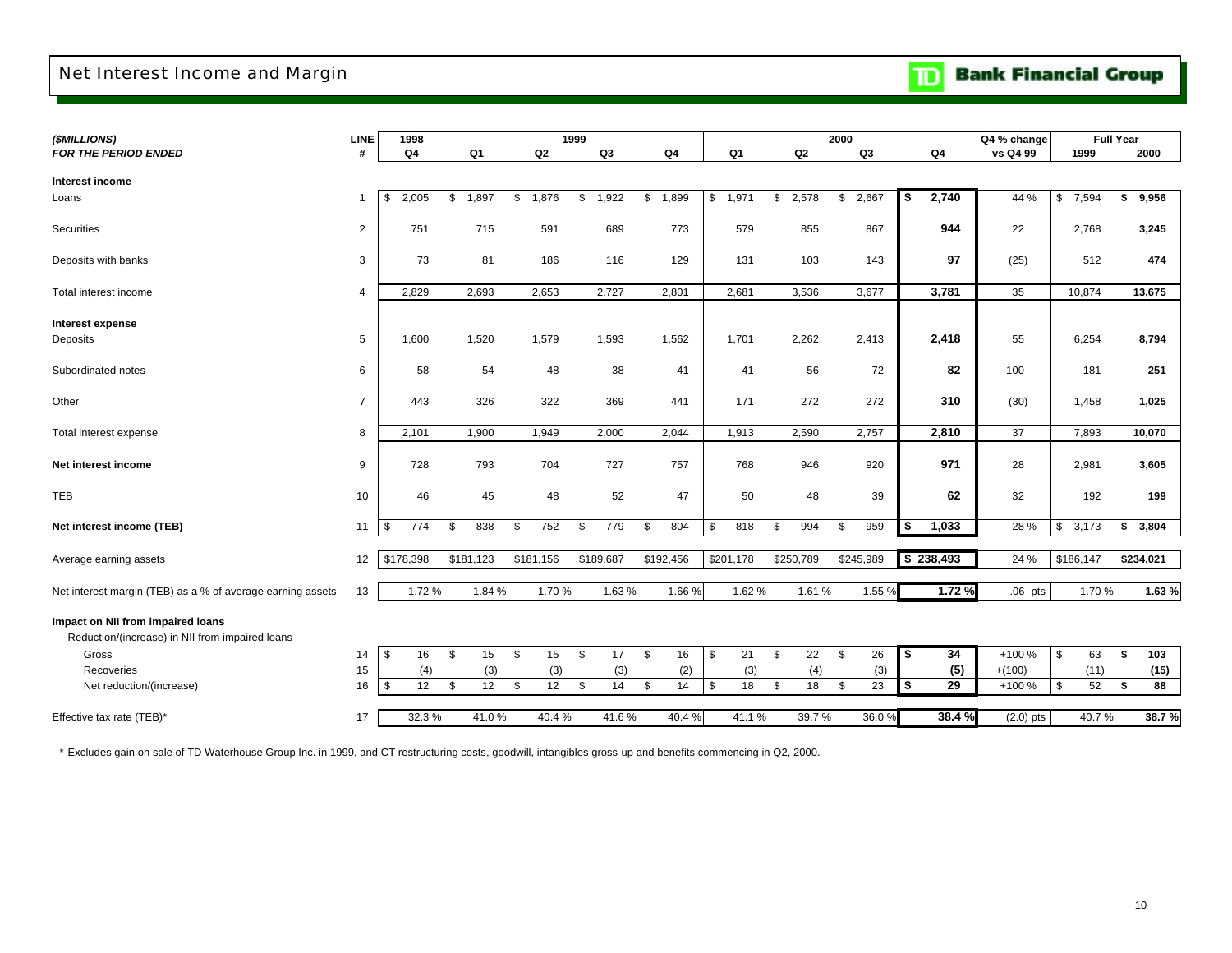### <span id="page-12-0"></span>Other Income and Trading Related Income (TEB)

| (\$MILLIONS)                                         | LINE           | 1998      |                |     | 1999         |                |             |            |                |                | 2000 |                  |           | Q4 % change | <b>Full Year</b> |     |       |
|------------------------------------------------------|----------------|-----------|----------------|-----|--------------|----------------|-------------|------------|----------------|----------------|------|------------------|-----------|-------------|------------------|-----|-------|
| <b>FOR THE PERIOD ENDED</b>                          | #              | Q4        | Q <sub>1</sub> |     | Q2           | Q3             | Q4          |            | Q <sub>1</sub> | Q <sub>2</sub> |      | Q <sub>3</sub>   | Q4        | vs Q4 99    | 1999             |     | 2000  |
| <b>Other Income</b>                                  |                |           |                |     |              |                |             |            |                |                |      |                  |           |             |                  |     |       |
| TD Waterhouse fees and commissions                   | $\mathbf 1$    | \$<br>177 | \$<br>238      | -\$ | 268          | \$<br>238      | \$<br>235   | \$         | 383            | \$<br>496      | \$   | 316              | \$<br>326 | 39 %        | \$<br>979        | \$  | 1,521 |
| Full service brokerage and other securities services | $\overline{2}$ | 54        | 112            |     | 116          | 161            | 95          |            | 126            | 201            |      | 163              | 150       | 58          | 484              |     | 640   |
| Mutual fund management                               | 3              | 56        | 59             |     | 64           | 65             | 70          |            | 75             | 121            |      | 127              | 129       | 84          | 258              |     | 452   |
| Credit fees                                          | 4              | 97        | 100            |     | 118          | 118            | 127         |            | 129            | 166            |      | 123              | 127       |             | 463              |     | 545   |
| Net investment securities gains*                     | 5              | 60        | 132            |     | 80           | 65             | 85          |            | 88             | 146            |      | 115              | 33        | (61)        | 362              |     | 382   |
| Trading income                                       | 6              | (15)      | 99             |     | 184          | 190            | 206         |            | 244            | 290            |      | 328              | 363       | 76          | 679              |     | 1,225 |
| Service charges                                      | $\overline{7}$ | 72        | 68             |     | 69           | 76             | 76          |            | 76             | 124            |      | 132              | 131       | 72          | 289              |     | 463   |
| Income - asset securitizations                       | 8              | 24        | 15             |     | 24           | 26             | 29          |            | 23             | 67             |      | 72               | 74        | $+100$      | 94               |     | 236   |
| Card services                                        | 9              | 49        | 46             |     | 43           | 50             | 51          |            | 52             | 55             |      | 62               | 64        | 25          | 190              |     | 233   |
| Insurance                                            | 10             | 16        | 14             |     | 16           | 17             | 18          |            | 19             | 57             |      | 56               | 66        | $+100$      | 65               |     | 198   |
| Foreign exchange - non-trading                       | 11             | 24        | 16             |     | 12           | 27             | 17          |            | 15             | 36             |      | 45               | 38        | $+100$      | 72               |     | 134   |
| Property rental income                               | 12             | 16        | 13             |     | 17           | 15             | 14          |            | 17             | 18             |      | 17               | 39        | $+100$      | 59               |     | 91    |
| Other consumer services                              | 13             | 6         | $\overline{7}$ |     | $\mathbf{1}$ | $\overline{2}$ | 6           |            | 8              | 39             |      | 43               | 34        | $+100$      | 16               |     | 124   |
| Other commercial and corporate services              | 14             | 21        | 18             |     | 32           | 15             | 17          |            | 24             | 27             |      | 33               | 72        | $+100$      | 82               |     | 156   |
| Total other income - page 3 (line 15)                | 15             | \$<br>657 | \$<br>937      | \$  | 1,044        | \$<br>1,065    | \$<br>1,046 | $\sqrt{3}$ | 1,279          | \$<br>1,843    | \$   | $1,632$ \$ 1,646 |           | 57 %        | \$<br>4,092      | \$  | 6,400 |
| Trading related income (TEB)**                       |                |           |                |     |              |                |             |            |                |                |      |                  |           |             |                  |     |       |
| Interest rate and credit portfolios                  | 16             | \$<br>113 | \$<br>76       | -\$ | 142          | \$<br>125      | \$<br>74    | \$         | 106            | \$<br>86       | \$   | 91               | \$<br>100 | 35 %        | \$<br>417        | -\$ | 383   |
| Foreign exchange portfolios                          | 17             | 33        | 47             |     | 35           | 29             | 34          |            | 52             | 47             |      | 50               | 51        | 50          | 145              |     | 200   |
| Equity and other portfolios                          | 18             | (113)     | 55             |     | 36           | $\overline{7}$ | 49          |            | 63             | 145            |      | 65               | 82        | 67          | 147              |     | 355   |
| Total trading related income                         | 19             | \$<br>33  | \$<br>178      | -\$ | 213          | \$<br>161      | \$<br>157   | -\$        | 221            | \$<br>278      | \$   | 206              | \$<br>233 | 48 %        | \$<br>709        | -\$ | 938   |

\* Excludes Knight/Trimark gain in Q4/99.

\*\* Includes trading-related income reported in net interest on page 10, line 11 and in other income above (line 6).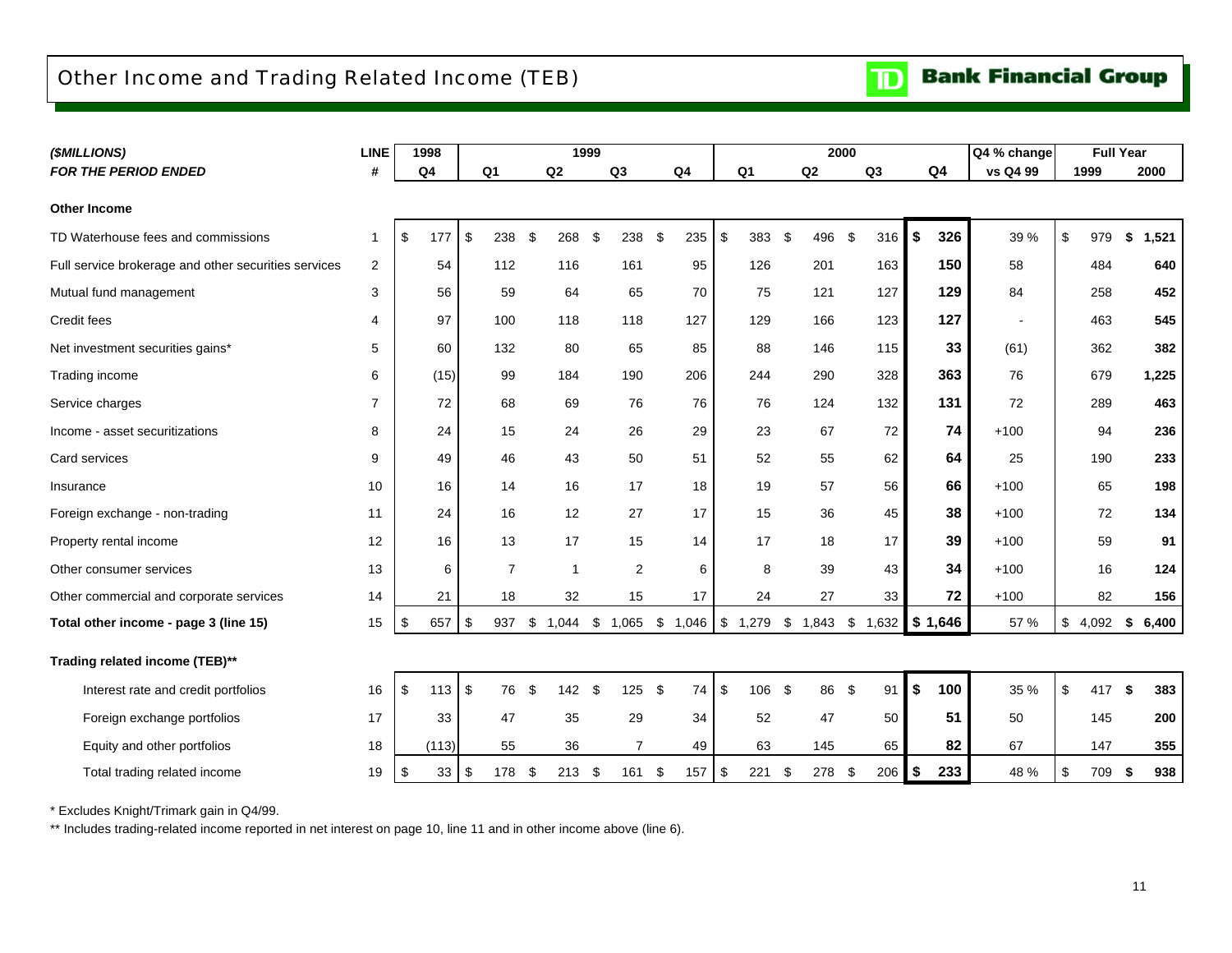### <span id="page-13-0"></span>Non-Interest Expenses

**Bank Financial Group**  $\mathbf{D}$ 

| (\$MILLIONS)                                           | <b>LINE</b> | 1998           |                |              |       | 1999         |                                                       |                |                |                | 2000 |                |              |                | Q4 % change    |             | <b>Full Year</b> |
|--------------------------------------------------------|-------------|----------------|----------------|--------------|-------|--------------|-------------------------------------------------------|----------------|----------------|----------------|------|----------------|--------------|----------------|----------------|-------------|------------------|
| <b>FOR THE PERIOD ENDED</b>                            | #           | Q <sub>4</sub> | Q <sub>1</sub> |              | Q2    |              | Q <sub>3</sub>                                        | Q <sub>4</sub> | Q <sub>1</sub> | Q <sub>2</sub> |      | Q <sub>3</sub> |              | Q <sub>4</sub> | vs Q4 99       | 1999        | 2000             |
| <b>Salaries and staff benefits</b>                     |             |                |                |              |       |              |                                                       |                |                |                |      |                |              |                |                |             |                  |
| <b>Salaries</b>                                        | 1           | \$<br>361      | -\$            | 361          | -\$   | 349 \$       | 376                                                   | \$<br>389      | \$<br>399      | - \$<br>548    | \$   | 534            | $\mathbf{s}$ | 551            | 42 %           | \$1,475     | \$<br>2,032      |
| Incentive compensation                                 | 2           | 162            |                | 163          |       | 200          | 214                                                   | 208            | 201            | 344            |      | 271            |              | 232            | 12             | 785         | 1,048            |
| Pension and other staff benefits                       | 3           | 45             |                | 53           |       | 57           | 60                                                    | 53             | 62             | 90             |      | 82             |              | 85             | 60             | 223         | 319              |
| Total                                                  | 4           | 568            |                | 577          |       | 606          | 650                                                   | 650            | 662            | 982            |      | 887            |              | 868            | 34             | 2,483       | 3,399            |
| Occupancy                                              |             |                |                |              |       |              |                                                       |                |                |                |      |                |              |                |                |             |                  |
| Rent                                                   | 5           | 54             |                | 52           |       | 53           | 51                                                    | 53             | 51             | 70             |      | 72             |              | 73             | 38             | 209         | 266              |
| Depreciation                                           | 6           | 20             |                | 18           |       | 19           | 20                                                    | 23             | 18             | 28             |      | 29             |              | 29             | 26             | 80          | 104              |
| Other                                                  | 7           | 21             |                | 20           |       | 21           | 22                                                    | 21             | 22             | 36             |      | 35             |              | 35             | 67             | 84          | 128              |
| Total                                                  | 8           | 95             |                | 90           |       | 93           | 93                                                    | 97             | 91             | 134            |      | 136            |              | 137            | 41             | 373         | 498              |
| Equipment                                              |             |                |                |              |       |              |                                                       |                |                |                |      |                |              |                |                |             |                  |
| Rent                                                   | 9           | 22             |                | 22           |       | 22           | 22                                                    | 22             | 22             | 29             |      | 34             |              | 33             | 50             | 88          | 118              |
| Depreciation                                           | 10          | 28             |                | 26           |       | 29           | 31                                                    | 35             | 31             | 42             |      | 40             |              | 43             | 23             | 121         | 156              |
| Other                                                  | 11          | 38             |                | 45           |       | 48           | 45                                                    | 48             | 52             | 85             |      | 70             |              | 80             | 67             | 186         | 287              |
| Total                                                  | 12          | 88             |                | 93           |       | 99           | 98                                                    | 105            | 105            | 156            |      | 144            |              | 156            | 49             | 395         | 561              |
| General                                                |             |                |                |              |       |              |                                                       |                |                |                |      |                |              |                |                |             |                  |
| Marketing and business development                     | 13          | 48             |                | 57           |       | 63           | 62                                                    | 79             | 101            | 112            |      | 106            |              | 115            | 46             | 261         | 434              |
| Brokerage related fees                                 | 14          | 51             |                | 58           |       | 55           | 53                                                    | 55             | 63             | 70             |      | 65             |              | 62             | 13             | 221         | 260              |
| Professional and advisory services                     | 15          | 38             |                | 34           |       | 41           | 40                                                    | 57             | 47             | 63             |      | 73             |              | 101            | 77             | 172         | 284              |
| Communications                                         | 16          | 36             |                | 40           |       | 42           | 38                                                    | 35             | 43             | 58             |      | 50             |              | 51             | 46             | 155         | 202              |
| Capital and business taxes                             | 17          | 3              |                | 20           |       | 21           | 22                                                    | 23             | 25             | 26             |      | 8              |              | 23             | $\blacksquare$ | 86          | 82               |
| Postage                                                | 18          | 17             |                | 20           |       | 23           | 19                                                    | 20             | 23             | 31             |      | 27             |              | 29             | 45             | 82          | 110              |
| Travel and relocation                                  | 19          | 10             |                | 9            |       | 11           | 11                                                    | 15             | 11             | 16             |      | 18             |              | 20             | 33             | 46          | 65               |
| Deposit insurance premiums                             | 20          | 15             |                | 16           |       | 17           | $\overline{4}$                                        | $\overline{4}$ | 4              | 8              |      | 8              |              | 8              | 100            | 41          | 28               |
| Other excluding non-cash goodwill / intangible charges | 21          | 42             |                | 44           |       | 55           | 42                                                    | 52             | 59             | 117            |      | 101            |              | 107            | $+100$         | 193         | 384              |
| Total                                                  | 22          | 260            |                | 298          |       | 328          | 291                                                   | 340            | 376            | 501            |      | 456            |              | 516            | 52             | 1,257       | 1,849            |
| <b>Expenses before restructuring costs</b>             | 23          | 1,011          |                | 1,058        | 1,126 |              | 1,132                                                 | 1,192          | 1,234          | 1,773          |      | 1,623          |              | 1,677          | 41             | 4,508       | 6,307            |
| Restructuring costs                                    | 24          |                |                |              |       |              |                                                       |                |                | 475            |      |                |              |                |                |             | 475              |
| Total expenses excluding non-cash goodwill /           |             |                |                |              |       |              |                                                       |                |                |                |      |                |              |                |                |             |                  |
| intangible charges                                     | 25          | \$<br>1,011    |                |              |       |              | $$1,058$ $$1,126$ $$1,132$ $$1,192$ $$1,234$ $$2,248$ |                |                |                | \$   | 1,623          |              | \$1,677        | 41 %           | \$<br>4,508 | 6,782<br>\$      |
| <b>Memo Items</b>                                      |             |                |                |              |       |              |                                                       |                |                |                |      |                |              |                |                |             |                  |
| Non-cash goodwill / intangible charges                 | 26          | \$<br>12       | \$             | $13 \quad $$ |       | $12 \quad $$ | $13 \quad$ \$                                         | $14$ \ \$      | $14 \quad $$   | 463            | \$   | 446 \$         |              | 422            | $+100%$        | \$          | 52 \$ 1,345      |

Less tax effect 27 2 2 2 2 2 2 238 218 **165** +100 8 **623**

Non-cash goodwill / intangible charges, net of tax 28 10 \$ 11 \$ 10 \$ 11 \$ 12 \$ 12 \$ 225 \$ 228 **\$ 257** +100% \$ 44 **\$ 722**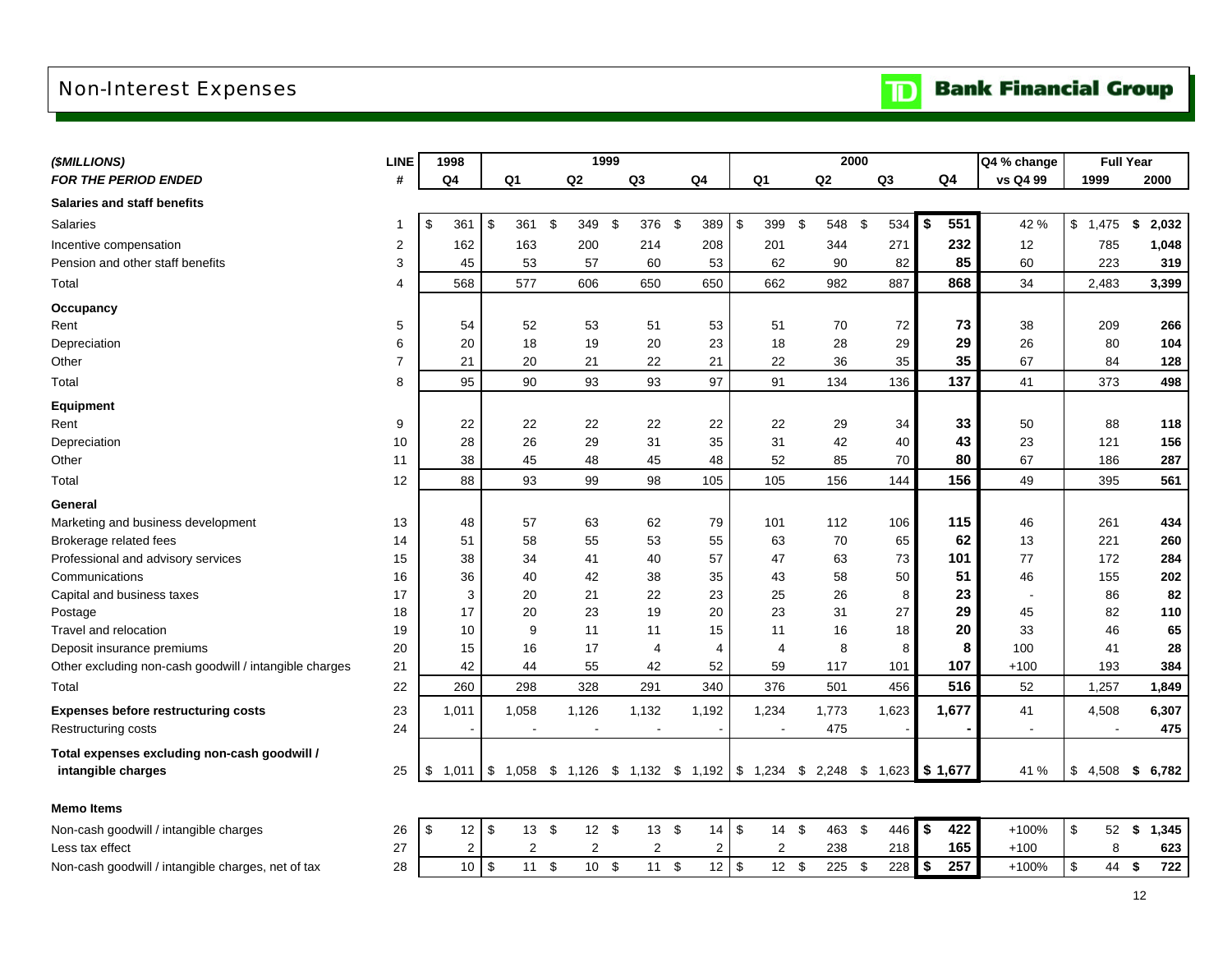### <span id="page-14-0"></span>Securities, Intangibles and Goodwill, and Restructuring Costs



| (\$MILLIONS)                                                    | <b>LINE</b>    |     | 1998 |               |        |                           | 1999          |                |           |           |     |                |                           |           | 2000 |                   |      |         | Q4 % change |
|-----------------------------------------------------------------|----------------|-----|------|---------------|--------|---------------------------|---------------|----------------|-----------|-----------|-----|----------------|---------------------------|-----------|------|-------------------|------|---------|-------------|
| AS AT                                                           | #              |     | Q4   |               | Q1     | Q2                        |               | Q <sub>3</sub> |           | Q4        |     | Q <sub>1</sub> |                           | Q2        |      | Q3                |      | Q4      | vs Q4 99    |
|                                                                 |                |     |      |               |        |                           |               |                |           |           |     |                |                           |           |      |                   |      |         |             |
| Securities - surplus (deficit) over book                        |                |     |      |               |        |                           |               |                |           |           |     |                |                           |           |      |                   |      |         |             |
| Canadian governments                                            |                | \$  | (1)  | \$            | (2)    | \$                        | $(2)$ \$      |                | $(10)$ \$ | $(20)$ \$ |     | (26)           | \$                        | $(24)$ \$ |      | 39                | \$   | 72      | +100 %      |
| U.S. and other foreign governments                              | $\overline{2}$ |     |      |               |        |                           |               | (1)            |           | (2)       |     | (4)            |                           | (29)      |      | (14)              |      | (11)    | $+(100)$    |
| Corporate bonds/debentures/commercial paper                     | 3              |     | (5)  |               | 3      |                           | (2)           | 10             |           | 6         |     |                |                           | 3         |      | (4)               |      | (1)     | $+(100)$    |
| Preferred shares                                                | $\overline{4}$ |     | 17   |               | 19     |                           | 17            | 13             |           | 5         |     | (20)           |                           | (15)      |      | (5)               |      | 5       |             |
| Common & equivalents                                            | 5              |     | 459  |               | 880    |                           | 1,521         | 1,227          |           | 405       |     | 382            |                           | 497       |      | 514               |      | 731     | 80          |
| <b>Total</b>                                                    | 6              | \$. | 477  | \$            | 900    | \$                        | 1,534         | \$<br>1,239    | -\$       | 394       | \$  | 332            | \$                        | 432       | \$   | 530               | \$   | 796     | +100 %      |
| Identifiable intangibles from business combinations, net of tax |                |     |      |               |        |                           |               |                |           |           |     |                |                           |           |      |                   |      |         |             |
| At beginning of period                                          | $\overline{7}$ | \$  |      | \$            |        | \$                        |               | \$             | \$        | 18        | \$  | 17             | \$                        | 16        | \$   | 3.740             |      | \$3,553 | +100 %      |
| Arising during the period (net of tax)                          | 8              |     |      |               |        |                           |               | 18             |           |           |     |                |                           | 3,910     |      |                   |      |         |             |
| Amortized in the period                                         | 9              |     |      |               |        |                           |               |                |           | (1)       |     | (1)            |                           | (186)     |      | (187)             |      | (218)   | $+(100)$    |
| <b>Total</b>                                                    | 10             | \$  |      | \$            | $\sim$ | \$                        | -\$<br>$\sim$ |                | 18 \$     | 17        | \$  | 16             | \$                        | 3,740     | \$   | 3,553             | \$   | 3,335   | +100 %      |
| Goodwill                                                        |                |     |      |               |        |                           |               |                |           |           |     |                |                           |           |      |                   |      |         |             |
| At beginning of period                                          | 11             | \$  | 915  | \$            | 958    | $\boldsymbol{\mathsf{S}}$ | 928<br>\$     | 882            | -\$       | 899       | \$  | 892            | \$                        | 935       | \$   | 2,020             | \$   | 2,128   | +100 %      |
| Arising during the period                                       | 12             |     | 37   |               | 3      |                           |               |                |           | 27        |     | 72             |                           | 1.107     |      | 150               |      | 58      | $+100$      |
| Amortized in the period                                         | 13             |     | (13) |               | (13)   |                           | (13)          | (13)           |           | (13)      |     | (13)           |                           | (42)      |      | (43)              |      | (43)    | $+(100)$    |
| Foreign exchange adjustment                                     | 14             |     | 19   |               | (20)   |                           | (33)          | 30             |           | (21)      |     | (16)           |                           | 20        |      |                   |      | 19      | $+100$      |
| <b>Total</b>                                                    | 15             | \$. | 958  | l \$          | 928    | \$                        | 882 \$        | 899            | - \$      | 892       | -\$ | 935            | \$                        | 2,020     | \$   | 2,128             | l \$ | 2,162   | +100 %      |
|                                                                 |                |     |      |               |        |                           |               |                |           |           |     |                |                           |           |      |                   |      |         |             |
| Total net intangibles and goodwill                              | 16             | \$  | 958  | $\sqrt[6]{3}$ | 928    | $\boldsymbol{\mathsf{S}}$ | 882<br>\$     | 917            | - \$      | 909       | \$  | 951            |                           | \$5,762   |      | $$5,683$ $$5,497$ |      |         | +100 %      |
| <b>Restructuring costs</b>                                      |                |     |      |               |        |                           |               |                |           |           |     |                |                           |           |      |                   |      |         |             |
| Accrual at beginning of period                                  | 17             | \$  |      | \$            |        | \$                        | \$            |                | \$        |           | \$  |                | \$                        |           | \$   | 415               | \$   | 375     | +100 %      |
| Expensed during period                                          | 18             |     |      |               |        |                           |               |                |           |           |     |                |                           | 475       |      |                   |      |         |             |
| Amount utilized during period                                   | 19             |     |      |               |        |                           |               |                |           |           |     |                |                           | (60)      |      | (40)              |      | (48)    | $+(100)$    |
| Accrual at end of period                                        | 20             | \$  |      | \$            | $\sim$ | \$                        | \$            |                | \$        |           | \$  |                | $\boldsymbol{\mathsf{S}}$ | 415 \$    |      | 375               | \$   | 327     | +100 %      |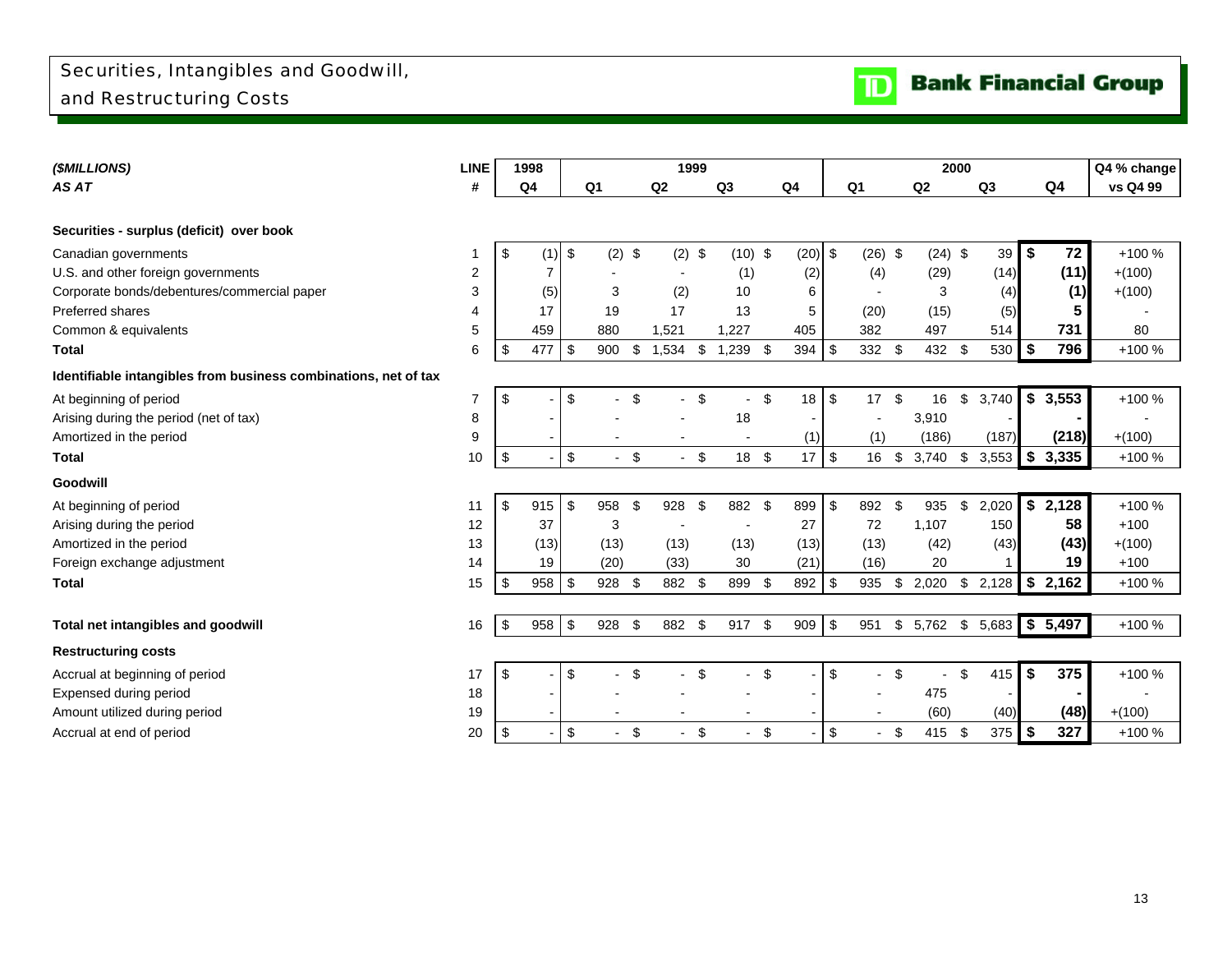#### <span id="page-15-0"></span>Analysis of Change in Shareholders' Equity & Non-Controlling Interest

| (\$MILLIONS)                                     | LINE           | 1998          |                          |                | 1999                     |                                |             |        |                | 2000         |             | Q4 % change    |             | <b>Full Year</b> |                |
|--------------------------------------------------|----------------|---------------|--------------------------|----------------|--------------------------|--------------------------------|-------------|--------|----------------|--------------|-------------|----------------|-------------|------------------|----------------|
| <b>FOR THE PERIOD ENDED</b>                      | #              | Q4            | Q <sub>1</sub>           | Q2             | Q3                       | Q4                             | Q1          |        | Q2             | Q3           | Q4          | vs Q4 99       | 1999        |                  | 2000           |
| <b>Preferred shares</b>                          |                |               |                          |                |                          |                                |             |        |                |              |             |                |             |                  |                |
| Balance at beginning of period                   | -1             | \$<br>915     | \$<br>845 \$             | 839 \$         | 830 \$                   | 839                            | \$          | 833 \$ | 931 \$         | 1,225        | 5<br>1,237  | 47 %           | \$          | 845 \$           | 833            |
| Issued                                           | $\overline{2}$ |               |                          |                |                          |                                |             | 103    | 289            | 11           | 7           | 100            |             |                  | 410            |
| Redeemed                                         | 3              | (75)          |                          |                |                          |                                |             |        |                |              |             |                |             |                  |                |
| Translation on shares issued in foreign currency | $\overline{4}$ | 5             | (6)                      | (9)            | 9                        | (6)                            |             | (5)    | 5              |              | 7           | (100)          |             | (12)             | 8              |
| Balance at end of period                         | 5              | 845           | 839                      | 830            | 839                      | 833                            |             | 931    | 1,225          | 1,237        | 1,251       | 50             |             | 833              | 1,251          |
| <b>Common shares</b>                             |                |               |                          |                |                          |                                |             |        |                |              |             |                |             |                  |                |
| Balance at beginning of period                   | 6              | 1,300         | 1,301                    | 1,303          | 1,305                    | 1,306                          |             | 2,006  | 2,047          | 2,050        | 2,053       | 57             |             | 1,301            | 2,006          |
| lssued -<br>options                              | $\overline{7}$ | -1            | $\overline{2}$           | $\overline{2}$ | $\overline{1}$           |                                |             |        | 3              | 3            | 7           | 100            |             | 5                | 13             |
| cash<br>lssued -                                 | 8              |               |                          |                |                          | 700                            |             |        |                |              |             | (100)          |             | 700              |                |
| ssued -<br>acquistions                           | 9              |               | $\overline{\phantom{a}}$ | $\blacksquare$ | $\overline{\phantom{a}}$ |                                |             | 41     |                |              |             | $\blacksquare$ |             |                  | 41             |
| Balance at end of period                         | 10             | 1,301         | 1,303                    | 1,305          | 1,306                    | 2,006                          |             | 2,047  | 2,050          | 2,053        | 2,060       | 3              |             | 2,006            | 2,060          |
| <b>Retained earnings</b>                         |                |               |                          |                |                          |                                |             |        |                |              |             |                |             |                  |                |
| Balance at beginning of period                   | 11             | 6,182         | 6,387                    | 6,502          | 6,576                    | 8,073                          |             | 8,694  | 8,948          | 8,826        | 8,926       | 11             |             | 6,387            | 8,694          |
| Net income                                       | 12             | 234           | 312                      | 348            | 1,473                    | 848                            |             | 446    | 41             | 283          | 255         | (70)           |             | 2,981            | 1,025          |
| Dividends - common                               | 13             | (101)         | (101)                    | (101)          | (113)                    | (118)                          |             | (130)  | (131)          | (155)        | (156)       | 32             |             | (433)            | (572)          |
| - preferred                                      | 14             | (9)           | (8)                      | (8)            | (8)                      | (7)                            |             | (9)    | (9)            | (13)         | (13)        | 86             |             | (31)             | (44)           |
| - preferred TDMIC tax effected                   | 15             | (3)           | (3)                      | (3)            | (3)                      | (3)                            |             | (3)    | (3)            | (3)          | (3)         |                |             | (12)             | (12)           |
| Translation adjustments - net of taxes           | 16             | 84            | (84)                     | (133)          | 155                      | (87)                           |             | (31)   | (11)           | (5)          | 49          | (100)          |             | (149)            | $\overline{2}$ |
| Share issue expenses - net of taxes              | 17             |               |                          |                |                          | (12)                           |             | (7)    | (4)            |              |             | (100)          |             | (12)             | (11)           |
| Stock options settled in cash - tax effected     | 18             | (2)           | (1)                      | (28)           | (7)                      | (1)                            |             | (11)   | (5)            | (7)          | (18)        | $+100$         |             | (37)             | (41)           |
| Other                                            | 19             | $\mathcal{P}$ | $\sim$                   | (1)            |                          | $\overline{1}$                 |             | (1)    |                |              | (1)         | (100)          |             | $\sim$           | (2)            |
| Balance at end of period                         | 20             | 6,387         | 6,502                    | 6,576          | 8,073                    | 8,694                          |             | 8,948  | 8,826          | 8,926        | 9,039       | $\overline{4}$ |             | 8,694            | 9,039          |
| <b>Total common equity</b>                       | 21             | 7,688         | 7,805                    | 7,881          | 9,379                    | 10,700                         |             | 10,995 | 10,876         | 10,979       | 11,099      | $\overline{4}$ |             | 10,700           | 11,099         |
| Total shareholders' equity                       | 22             | 8,533<br>-\$  | \$<br>8,644              | 8,711<br>-\$   | \$<br>10,218             | \$<br>11,533                   | \$          | 11,926 | 12,101<br>- \$ | \$<br>12,216 | 12,350<br>5 | 7 %            | \$          | 11,533<br>- \$   | 12,350         |
| Non-controlling interest in subsidiaries         |                |               |                          |                |                          |                                |             |        |                |              |             |                |             |                  |                |
| At beginning of period                           | 23             | \$            | \$                       | - \$           | $-$ \$                   | $-$ \$<br>380                  | \$          | 335 \$ | 339            | \$<br>1,623  | 1,630<br>5  | +100%          | \$          | -\$              | 335            |
| Arising during the period - TD Waterhouse        | 24             |               |                          |                | 372                      | 3                              |             | 10     | 12             |              | 6           | 100            |             | 375              | 35             |
| Arising on Canada Trust acquisition              | 25             |               |                          |                |                          |                                |             |        | 364            |              |             |                |             |                  | 364            |
| Arising on TD CaTS issue                         | 26             |               |                          |                |                          |                                |             |        | 900            |              |             |                |             |                  | 900            |
| Foreign exchange adjustment                      | 27             |               |                          |                | 8                        | (8)                            |             | (6)    | 9              |              | 20          | (100)          |             |                  | 24             |
| Other                                            | 28             |               |                          |                |                          | (40)                           |             |        | (1)            | (1)          |             | (100)          |             | (40)             | (2)            |
| At end of period                                 | 29             | \$            | \$                       | $-$ \$         | - \$<br>380 \$           | 335                            | \$          | 339 \$ | $1,623$ \$     | 1,630        | 5<br>1,656  | +100%          | \$          | $335$ \$         | 1,656          |
|                                                  |                |               |                          |                |                          | <b>NUMBER OF COMMON SHARES</b> |             |        |                |              |             |                |             |                  |                |
| Common Shares                                    |                |               |                          |                |                          |                                |             |        |                |              |             |                |             |                  |                |
| Number of common shares at beginning of period   | 30             | 594,136,298   | 594,237,648              | 594,367,098    | 594,498,746              | 594,580,646                    | 620,343,168 |        | 621,480,853    | 621,705,197  | 622,007,069 |                | 594,237,648 |                  | 620,343,168    |
| ssued -<br>options                               | 31             | 101,350       | 129,450                  | 131,648        | 81,900                   | 62,522                         |             | 25,650 | 224,344        | 301,872      | 608,799     |                |             | 405,520          | 1,160,665      |
| lssued -<br>cash                                 | 32             |               | $\sim$                   |                |                          | 25,700,000                     |             |        |                |              |             |                | 25,700,000  |                  |                |

Number of common shares at end of period 34 594,237,648 594,367,098 594,498,746 594,580,646 620,343,168 621,480,853 621,705,197 622,007,069 **622,615,868** 620,343,168 **622,615,868**

TD

14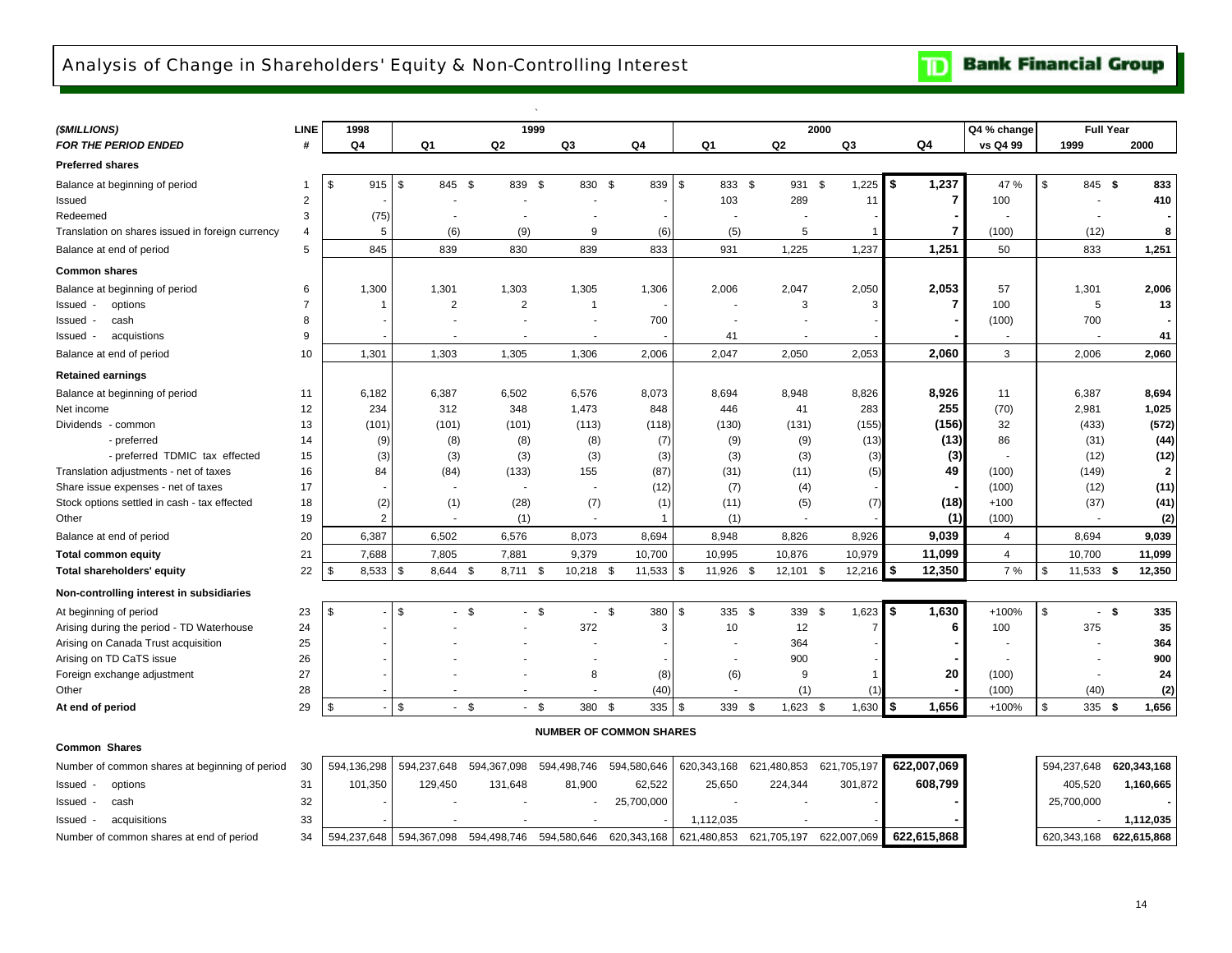## <span id="page-16-0"></span>Risk-Weighted Assets and Capital

| (\$MILLIONS)                                            | <b>LINE</b>    | 1998          |           |            |     | 1999           |      |            |     |                |                 |           | 2000 |                |              | Q4 % change |
|---------------------------------------------------------|----------------|---------------|-----------|------------|-----|----------------|------|------------|-----|----------------|-----------------|-----------|------|----------------|--------------|-------------|
| AS AT                                                   | #              | Q4            |           | Q1         |     | Q <sub>2</sub> |      | Q3         |     | Q <sub>4</sub> | Q1              | Q2        |      | Q <sub>3</sub> | Q4           | vs Q4 99    |
| <b>Balance sheet assets</b>                             |                |               |           |            |     |                |      |            |     |                |                 |           |      |                |              |             |
| Cash resources                                          | -1             | \$<br>499     | \$        | $1,554$ \$ |     | 1,406          | - \$ | $1,517$ \$ |     | 1,109          | \$<br>1,644 \$  | 964 \$    |      | 1,148          | \$<br>657    | (41)%       |
| Securities                                              | $\overline{c}$ | 5,101         |           | 5,784      |     | 5,727          |      | 6,043      |     | 6,956          | 6,324           | 7,440     |      | 7,457          | 8,286        | 19          |
| Loans                                                   | 3              | 47,781        |           | 51,085     |     | 53,762         |      | 55,274     |     | 54,280         | 59,371          | 68,850    |      | 71,319         | 72,589       | 34          |
| Customers' liability under acceptances                  | 4              | 9,706         |           | 10,003     |     | 8,641          |      | 8,319      |     | 8,286          | 7,573           | 7,336     |      | 7,304          | 9,008        | 9           |
| Other assets                                            | 5              | 5,192         |           | 5,921      |     | 4,884          |      | 5,174      |     | 4,757          | 5,652           | 10,133    |      | 7,669          | 7,704        | 62          |
| <b>Total balance sheet assets</b>                       | 6              | 68,279        |           | 74,347     |     | 74,420         |      | 76,327     |     | 75,388         | 80,564          | 94,723    |      | 94,897         | 98,244       | 30          |
| Off-balance sheet assets                                |                |               |           |            |     |                |      |            |     |                |                 |           |      |                |              |             |
| Credit instruments                                      | $\overline{7}$ | 22,515        |           | 21,468     |     | 21,806         |      | 20,154     |     | 19,347         | 18,863          | 15,960    |      | 16,114         | 16,130       | (17)        |
| Derivative financial instruments                        | 8              | 5,007         |           | 4,342      |     | 3,645          |      | 4,104      |     | 3,603          | 3,586           | 3,928     |      | 4,236          | 4,661        | 29          |
| <b>Total off-balance sheet assets</b>                   | 9              | 27,522        |           | 25,810     |     | 25,451         |      | 24,258     |     | 22,950         | 22,449          | 19,888    |      | 20,350         | 20,791       | (9)         |
| Total risk-weighted asset equivalent - Credit risk      | 10             | 95,801        |           | 100,157    |     | 99,871         |      | 100,585    |     | 98,338         | 103,013         | 114,611   |      | 115,247        | 119,035      | 21          |
| Total risk-weighted asset equivalent - Market risk      | 11             | 9,305         |           | 10,451     |     | 11,182         |      | 10,186     |     | 10,146         | 8,602           | 9,926     |      | 11,586         | 11,125       | 10          |
| <b>Total risk-weighted assets</b>                       | 12             | \$<br>105,106 | \$110,608 |            |     | \$111,053      |      | \$110,771  | \$  | 108,484        | \$111,615       | \$124,537 |      | \$126,833      | \$130,160    | 20 %        |
| <b>CAPITAL</b>                                          |                |               |           |            |     |                |      |            |     |                |                 |           |      |                |              |             |
| TIER <sub>1</sub>                                       |                |               |           |            |     |                |      |            |     |                |                 |           |      |                |              |             |
| Common shareholders' equity                             | 13             | \$<br>7,688   | \$        | 7,805      | -\$ | 7,881 \$       |      | 9,379 \$   |     | 10,700         | \$<br>10,995 \$ | 10,876    | - \$ | 10,979         | \$11,099     | 4 %         |
| Qualifying preferred shares                             | 14             | 845           |           | 839        |     | 830            |      | 839        |     | 833            | 931             | 1,225     |      | 1,237          | 1,251        | 50          |
| Non-controlling interest in subsidiaries                |                |               |           |            |     |                |      |            |     |                |                 |           |      |                |              |             |
| - TD Waterhouse Group, Inc.                             | 15             |               |           |            |     |                |      | 380        |     | 335            | 339             | 359       |      | 366            | 381          | 14          |
| - CT Financial Services Inc.                            | 16             |               |           |            |     |                |      |            |     |                |                 | 364       |      | 364            | 190          |             |
| - TD CaTS                                               | 17             |               |           |            |     |                |      |            |     |                |                 | 900       |      | 900            | 900          |             |
| Less: goodwill and intangibles in excess of 5% limit    | 18             | (958)         |           | (928)      |     | (882)          |      | (899)      |     | (892)          | (935)           | (4, 729)  |      | (4,643)        | (4, 458)     | $+100$      |
| Total Tier 1 capital                                    | 19             | 7,575         |           | 7,716      |     | 7,829          |      | 9,699      |     | 10,976         | 11,330          | 8,995     |      | 9,203          | 9,363        | (15)        |
| TIER <sub>2</sub>                                       |                |               |           |            |     |                |      |            |     |                |                 |           |      |                |              |             |
| Subordinated notes and debentures                       | 20             | 3,606         |           | 3,559      |     | 3,411          |      | 3,490      |     | 3,217          | 3,181           | 4,327     |      | 4,839          | 4,883        | 52          |
| Non-controlling interest in subsidiaries                |                |               |           |            |     |                |      |            |     |                |                 |           |      |                |              |             |
| - CT Financial Services Inc.                            | 21             |               |           |            |     |                |      |            |     |                |                 |           |      |                | 185          |             |
| Less: amortization of subordinated notes and debentures | 22             | (257)         |           | (292)      |     | (221)          |      | (427)      |     | (346)          | (359)           | (368)     |      | (373)          | (488)        | 41          |
| General allowance for credit losses                     | 23             | 636           |           | 744        |     | 740            |      | 749        |     | 753            | 744             | 849       |      | 851            | 862          | 14          |
| Total Tier 2 capital                                    | 24             | 3,985         |           | 4,011      |     | 3,930          |      | 3,812      |     | 3,624          | 3,566           | 4,808     |      | 5,317          | 5,442        | 50          |
| Other deductions                                        | 25             | (24)          |           | (24)       |     | (25)           |      | (43)       |     | (150)          | (143)           | (1, 155)  |      | (920)          | (762)        | $+100$      |
| <b>Total capital</b>                                    | 26             | \$<br>11,536  | \$        | 11,703     | \$  | 11,734 \$      |      | 13,468     | -\$ | 14,450         | \$<br>14,753 \$ | 12,648 \$ |      | 13,600         | \$<br>14,043 | (3)%        |
| <b>Capital ratios</b>                                   |                |               |           |            |     |                |      |            |     |                |                 |           |      |                |              |             |
| Tier 1 capital                                          | 27             | 7.2           |           | 7.0        |     | 7.0            |      | 8.7        |     | 10.1           | 10.2            | 7.2       |      | 7.3            | 7.2          | $(2.9)$ pts |
| Total capital                                           | 28             | 11.0          |           | 10.6       |     | 10.6           |      | 12.1       |     | 13.3           | 13.2            | 10.2      |      | 10.7           | 10.8         | $(2.5)$ pts |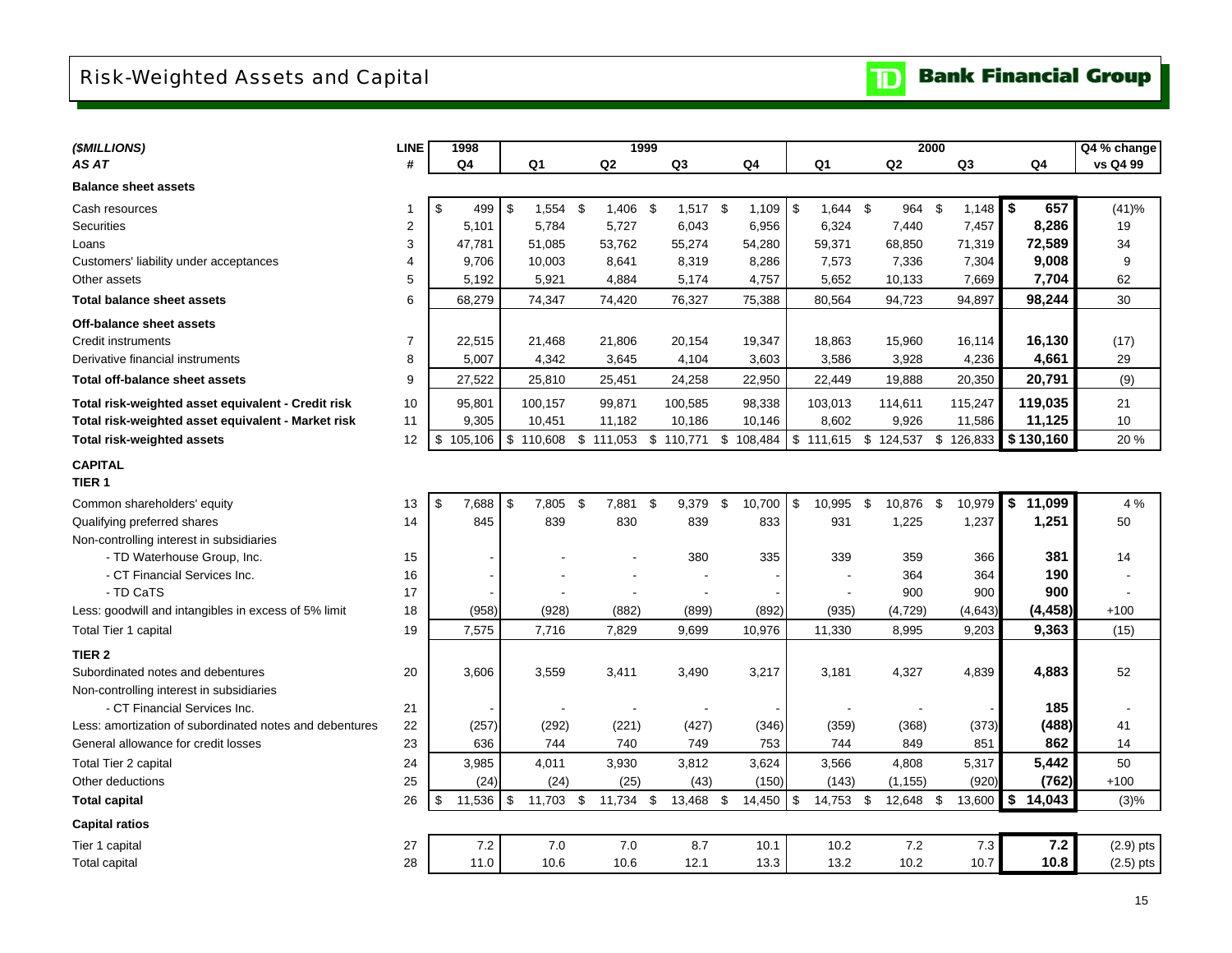## <span id="page-17-0"></span>Derivatives



| ( <i>SMILLIONS</i> )          | <b>LINE</b>    | 1998          |     |          |     |                | 1999 |                |               |                |                | 2000 |                |                | Q4 % Change |
|-------------------------------|----------------|---------------|-----|----------|-----|----------------|------|----------------|---------------|----------------|----------------|------|----------------|----------------|-------------|
| AS AT                         | #              | Q4            |     | Q1       |     | Q <sub>2</sub> |      | Q <sub>3</sub> | Q4            | Q <sub>1</sub> | Q <sub>2</sub> |      | Q <sub>3</sub> | Q <sub>4</sub> | vs Q4 99    |
| <b>Interest Rate</b>          |                |               |     |          |     |                |      |                |               |                |                |      |                |                |             |
| Notional Principal            |                | \$<br>467,072 | \$  | 470,013  | \$  | 544,798        | \$   | 633,683        | \$<br>706,425 | \$<br>697,617  | \$<br>769,223  | \$   | 798,420        | \$<br>911,019  | 29 %        |
| <b>Replacement Cost</b>       | $\overline{2}$ | 6,701         |     | 6,782    |     | 5,906          |      | 5,871          | 5,833         | 6,776          | 5,576          |      | 5,329          | 4,916          | (16)        |
| <b>Credit Equivalent</b>      | 3              | 8,372         |     | 8,495    |     | 7,663          |      | 7,770          | 7,803         | 8,823          | 7,793          |      | 7,661          | 7,290          | (7)         |
| Risk-Weighted                 | 4              | 2,133         |     | 2,108    |     | 1,840          |      | 1,887          | 1,922         | 2,169          | 1,903          |      | 1,867          | 1,758          | (9)         |
| <b>Foreign Exchange</b>       |                |               |     |          |     |                |      |                |               |                |                |      |                |                |             |
| Notional Principal            | 5              | 351,471       |     | 308,549  |     | 325,292        |      | 335,927        | 343,472       | 362,227        | 400,966        |      | 398,236        | 450,632        | 31          |
| <b>Replacement Cost</b>       | 6              | 7,386         |     | 4,931    |     | 4,949          |      | 4,581          | 4,265         | 5,552          | 7,354          |      | 6,446          | 9,557          | $+100$      |
| <b>Credit Equivalent</b>      | $\overline{7}$ | 13,237        |     | 10,254   |     | 10,435         |      | 10,652         | 10,505        | 11,899         | 14,169         |      | 13,782         | 17,409         | 66          |
| Risk-Weighted                 | 8              | 4,252         |     | 3,266    |     | 3,350          |      | 3,442          | 2,745         | 3,042          | 3,528          |      | 3,456          | 4,406          | 61          |
| <b>Other</b>                  |                |               |     |          |     |                |      |                |               |                |                |      |                |                |             |
| Notional Principal            | 9              | 31,041        |     | 36,103   |     | 28,548         |      | 32,390         | 34,507        | 38,683         | 54,977         |      | 60,928         | 68,098         | 97          |
| <b>Replacement Cost</b>       | 10             | 450           |     | 470      |     | 305            |      | 762            | 918           | 342            | 678            |      | 867            | 1,189          | 30          |
| <b>Credit Equivalent</b>      | 11             | 2,854         |     | 2,558    |     | 2,446          |      | 3,446          | 3,527         | 3,099          | 4,395          |      | 5,395          | 5,835          | 65          |
| Risk-Weighted                 | 12             | 895           |     | 816      |     | 772            |      | 1,222          | 1,263         | 997            | 1,304          |      | 1,554          | 1,697          | 34          |
| <b>Total Derivatives</b>      |                |               |     |          |     |                |      |                |               |                |                |      |                |                |             |
| Notional Principal            | 13             | 849,584       |     | 814,665  |     | 898,638        |      | 1,002,000      | 1,084,404     | 1,098,527      | 1,225,166      |      | 1,257,584      | 1,429,749      | 32          |
| <b>Replacement Cost</b>       | 14             | 14,537        |     | 12,183   |     | 11,160         |      | 11,214         | 11,016        | 12,670         | 13,608         |      | 12,642         | 15,662         | 42          |
| <b>Credit Equivalent</b>      | 15             | 24,463        |     | 21,307   |     | 20,544         |      | 21,868         | 21,835        | 23,821         | 26,357         |      | 26,838         | 30,534         | 40          |
| Risk-Weighted                 | 16             | 7,280         |     | 6,190    |     | 5,962          |      | 6,551          | 5,930         | 6,208          | 6,735          |      | 6,877          | 7,861          | 33          |
| Netting & Collateral - Impact | 17             | (2, 273)      |     | (1, 848) |     | (2, 317)       |      | (2, 447)       | (2, 327)      | (2,622)        | (2,807)        |      | (2,642)        | (3, 200)       | 38          |
| Net Risk-Weighted             | 18             | 5,007<br>\$   | -\$ | 4,342    | -\$ | 3,645          | -\$  | 4,104          | \$<br>3,603   | \$<br>3,586    | \$<br>3,928    | \$   | $4,235$ \$     | 4,661          | 29 %        |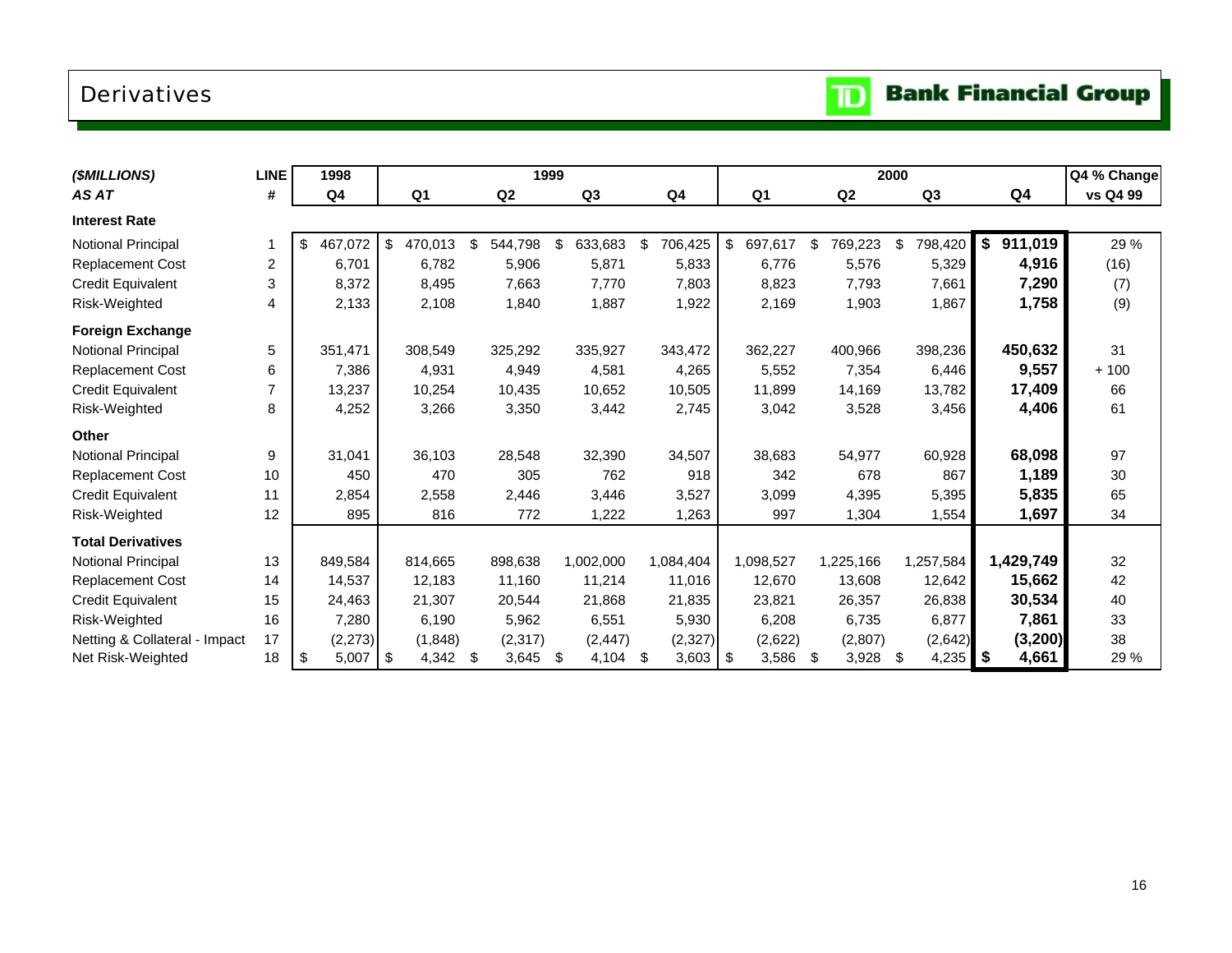## <span id="page-18-0"></span>Interest Rate Sensitivity and Asset Securitization

|  |  | <b>TD</b> Bank Financial Group |  |
|--|--|--------------------------------|--|
|--|--|--------------------------------|--|

| (\$MILLIONS)                                                        | <b>LINE</b>    |            | 1998                     |                |     |                | 1999 |                |                          |                |                |       | 2000 |                          |      |                | Q4 % change              |      | <b>Full Year</b> |    |              |
|---------------------------------------------------------------------|----------------|------------|--------------------------|----------------|-----|----------------|------|----------------|--------------------------|----------------|----------------|-------|------|--------------------------|------|----------------|--------------------------|------|------------------|----|--------------|
| <b>FOR THE PERIOD ENDED</b>                                         | #              |            | Q <sub>4</sub>           | Q <sub>1</sub> |     | Q <sub>2</sub> |      | Q <sub>3</sub> | Q4                       | Q <sub>1</sub> | Q <sub>2</sub> |       |      | Q <sub>3</sub>           |      | Q4             | vs Q4 99                 |      | 1999             |    | 2000         |
|                                                                     |                |            |                          |                |     |                |      |                |                          |                |                |       |      |                          |      |                |                          |      |                  |    |              |
| Interest sensitive (asset) liability gap within 1 year (\$billions) |                | $\sqrt{3}$ | 1.5                      | \$<br>(3.8)    | \$  | (4.4)          | \$   | 0.9            | \$<br>(7.5)              | \$<br>(4.4)    | \$             | (6.5) | \$   | 3.2                      | I \$ | 2.0            | $+100%$                  | l \$ | (7.5)            | \$ | 2.0          |
| After tax impact of 1% increase in interest rates on                |                |            |                          |                |     |                |      |                |                          |                |                |       |      |                          |      |                |                          |      |                  |    |              |
| Common shareholders' equity                                         | 2              | \$         | (74)                     | \$<br>(112)    | \$  | (126)          | \$   | (156)          | \$<br>(153)              | \$<br>(138)    | \$             | (71)  | \$   | (40)                     |      | (27)           | 82 %                     | \$   | (153)            | \$ | (27)         |
| Annual net income                                                   | 3              |            | 38                       | 5              |     | (2)            |      | (14)           | (7)                      | 9              |                | 9     |      | $\overline{2}$           |      | $\mathbf{2}$   | $+100$                   |      | (7)              |    | $\mathbf{2}$ |
| <b>Asset securitization</b>                                         |                |            |                          |                |     |                |      |                |                          |                |                |       |      |                          |      |                |                          |      |                  |    |              |
| Securitized/(repurchased) during the quarter                        |                |            |                          |                |     |                |      |                |                          |                |                |       |      |                          |      |                |                          |      |                  |    |              |
| Mortgages - conventional                                            | $\overline{4}$ | \$         | 582                      | \$             |     |                |      | 382            | \$2,410                  | \$             | \$(1,221)      |       | \$   |                          | S    | $\blacksquare$ | (100)%                   |      | \$2,792          |    | \$(1,221)    |
| Mortgages - MBS pools sold                                          | 5              |            | $\sim$                   | 500            |     |                |      | 404            | 22                       | 20             |                |       |      | 346                      |      | 3              | (86)                     |      | 926              |    | 369          |
| <b>Credit Cards</b>                                                 | 6              |            | 560                      |                |     | 325            |      |                | $\overline{\phantom{a}}$ |                |                |       |      | $\overline{\phantom{a}}$ |      | $\blacksquare$ | $\overline{\phantom{a}}$ |      | 325              |    |              |
| Personal Loans                                                      | $\overline{7}$ |            | $\overline{\phantom{a}}$ |                |     |                |      |                |                          |                | 7,170          |       |      | $\overline{\phantom{a}}$ |      | $\blacksquare$ |                          |      |                  |    | 7,170        |
| Corporate Loans                                                     | 8              |            | $\sim$                   |                |     |                |      |                | 200                      |                |                |       |      | $\sim$                   |      | $\blacksquare$ | (100)                    |      | 200              |    | $\sim$       |
|                                                                     |                |            |                          |                |     |                |      |                |                          |                |                |       |      |                          |      |                |                          |      |                  |    |              |
| Outstanding at period end                                           | 9              |            | \$4,721                  | \$5.044        |     | \$5,207        |      | \$5,811        | \$8,270                  | \$8,029        | \$23,954       |       |      | \$23,007                 |      | \$21,573       | $+100%$                  |      | \$8,270          |    | \$21,573     |
| Income statement impact                                             |                |            |                          |                |     |                |      |                |                          |                |                |       |      |                          |      |                |                          |      |                  |    |              |
| Net interest income                                                 | 10             | \$         | (33)                     | \$<br>(31)     | -\$ | (33)           | \$.  | (39)           | \$<br>(46)               | \$<br>(43)     | \$             | (84)  | \$   | (83)                     | \$   | (88)           | (91)%                    | \$   | (149)            | s. | (298)        |
| Other income                                                        | 11             |            | 24                       | 16             |     | 25             |      | 27             | 30                       | 26             |                | 69    |      | 69                       |      | 71             | $+100$                   |      | 98               |    | 235          |
| Provision for credit losses                                         | 12             |            | 10                       | 13             |     | 12             |      | 14             | 12                       | 13             |                | 15    |      | 16                       |      | 18             | 50                       |      | 51               |    | 62           |
| Total impact                                                        | 13             | -\$        |                          | \$<br>(2)      | -\$ |                | \$   | $\overline{2}$ | \$<br>(4)                | \$<br>(4)      | \$             |       | \$   | $\overline{2}$           | l \$ |                | +100%                    | \$   |                  | s. | (1)          |